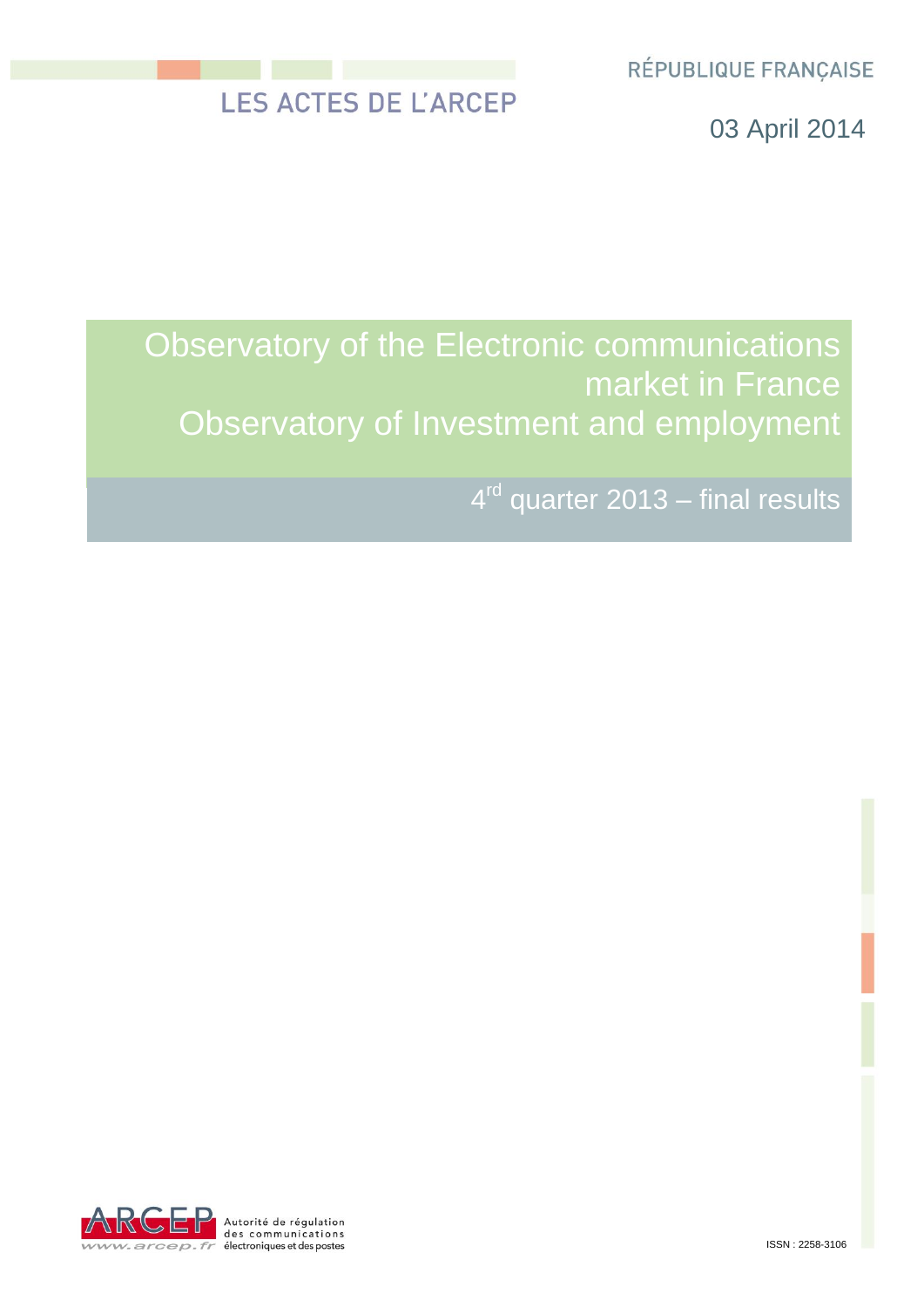# **Contents**

| 1   |                |                                                                  |     |
|-----|----------------|------------------------------------------------------------------|-----|
| 2   |                |                                                                  |     |
| 3   |                |                                                                  |     |
|     | 3.1            |                                                                  |     |
|     | 3.2            |                                                                  |     |
|     | 3.2.1          |                                                                  |     |
|     | 3.2.2<br>3.2.3 |                                                                  |     |
| 4   |                |                                                                  |     |
|     | 4.1            |                                                                  |     |
|     | 4.1.1          |                                                                  |     |
|     | 4.1.2          |                                                                  |     |
|     | 4.1.3          |                                                                  |     |
|     | 4.2            |                                                                  |     |
|     | 4.2.1<br>4.2.2 |                                                                  |     |
|     | 4.2.3          |                                                                  |     |
|     | 4.3            |                                                                  |     |
|     | 4.3.1          |                                                                  |     |
|     | 4.3.2<br>4.3.3 |                                                                  |     |
|     | 4.3.4          |                                                                  |     |
|     | 4.4            |                                                                  |     |
|     | 4.4.1          |                                                                  |     |
|     | 4.4.2          | Calls from fixed lines (excluding public payphones and cards) 15 |     |
| 5   |                |                                                                  |     |
|     | 5.1            |                                                                  | .16 |
|     | 5.1.1          |                                                                  |     |
|     | 5.1.2<br>5.1.3 |                                                                  |     |
|     | 5.2            |                                                                  |     |
|     | 5.3            |                                                                  |     |
| 6   |                |                                                                  |     |
| 6.1 |                |                                                                  |     |
|     | 6.2            |                                                                  |     |
|     | 6.3            |                                                                  |     |
|     | 6.4            |                                                                  |     |
|     | 6.5            |                                                                  |     |
| 7   |                |                                                                  |     |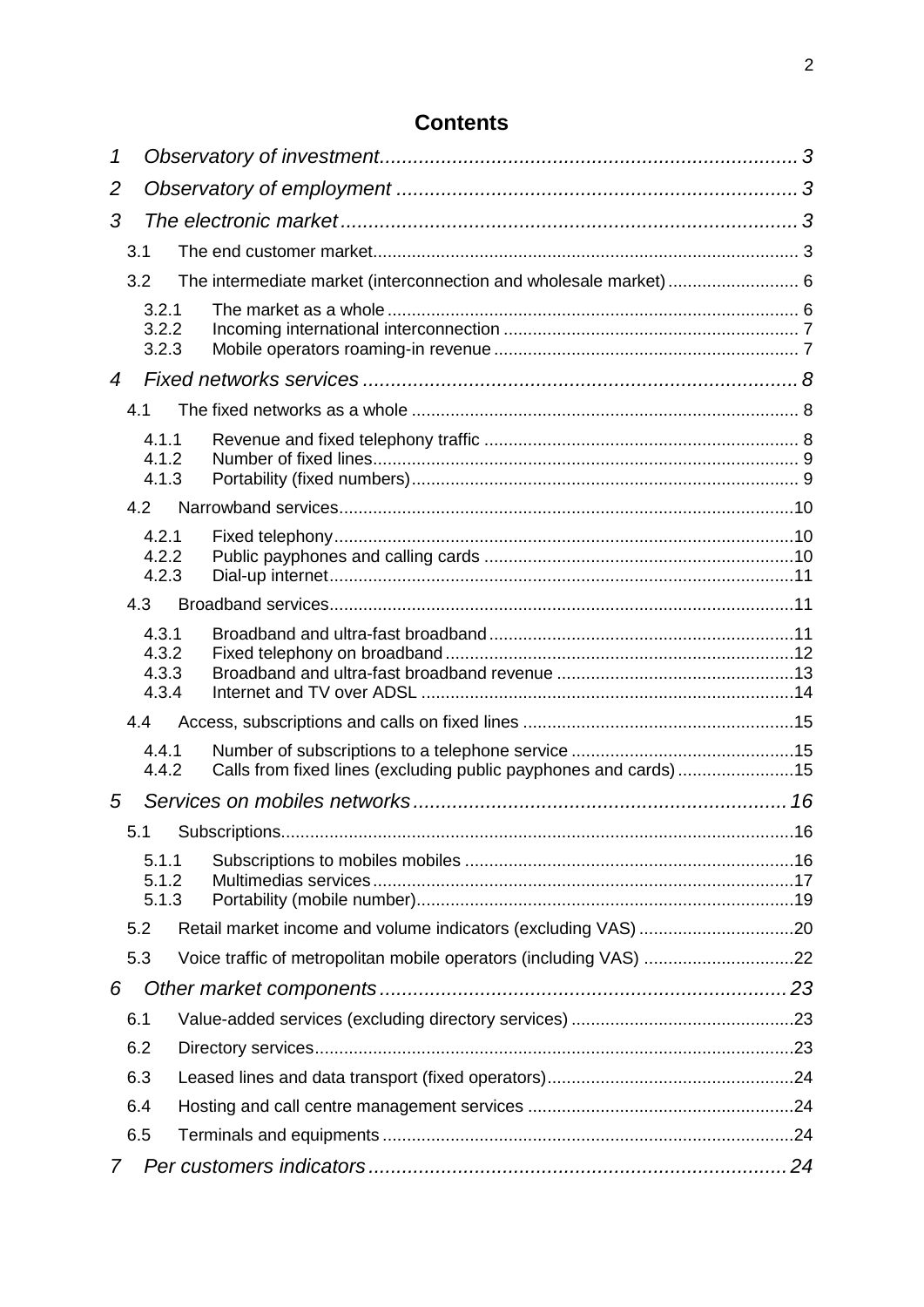# <span id="page-2-0"></span>**1 Observatory of investment**

| Investments<br>millions of euros               | 2011*   | 2012*  | 2012** |
|------------------------------------------------|---------|--------|--------|
| Total of investments                           | 8 1 9 0 | 10 034 | 7 200  |
| of witch excluding mobile licences investments | 7 1 7 6 | 7317   | 7 200  |
| * Definitive annual publication                |         |        |        |

<span id="page-2-1"></span>*\*\* First provisional estimations - rounded figures*

# **2 Observatory of employment**

# <span id="page-2-2"></span>**3 The electronic market**

# <span id="page-2-3"></span>**3.1 The end customer market**

| Revenue<br>(millions of euros)            | Q4 2012 | Q1 2013 | Q <sub>2</sub> 2013 | Q3 2013 | Q4 2013 | change<br>4Q13/4Q12 |
|-------------------------------------------|---------|---------|---------------------|---------|---------|---------------------|
| <b>Fixed services</b>                     | 3865    | 3763    | 3711                | 3703    | 3714    | $-3,9%$             |
| Mobile telephony                          | 4213    | 3937    | 3814                | 3756    | 3548    | $-15,8%$            |
| All telephony and Internet                | 8079    | 7699    | 7525                | 7460    | 7 2 6 3 | $-10,1%$            |
| Advanced services and directory services  | 528     | 517     | 497                 | 503     | 527     | $-0.3%$             |
| Capacity services                         | 903     | 902     | 750                 | 737     | 734     | n.s                 |
| <b>Electronic communications services</b> | 9510    | 9 1 1 8 | 8772                | 8700    | 8523    | n.s                 |
| <b>Others</b> revenues                    | 925     | 680     | 666                 | 649     | 916     | $-0,9%$             |
| <b>Entire marLet</b>                      | 10435   | 9798    | 9438                | 9 3 4 9 | 9439    | n.s                 |

 *adjusted figures are in italics*

Fixed telephony covers revenues from access fees and subscriptions, from calls from fixed lines including Internet connection calls, public telephones and cards, internet subscriptions (narrow -band and broadband).

Mobile telephony includes data transport on mobile netw orLs (SMS, MMS, mobile internet).

Other revenues does not really fall under the telecommunications services marLet. Since registered operators contribute little to this marLet, this

indicator gives only a partial idea of total figures. This item covers revenues from terminals and equipment, from hosting and call centre

management, and from directories and advertising.

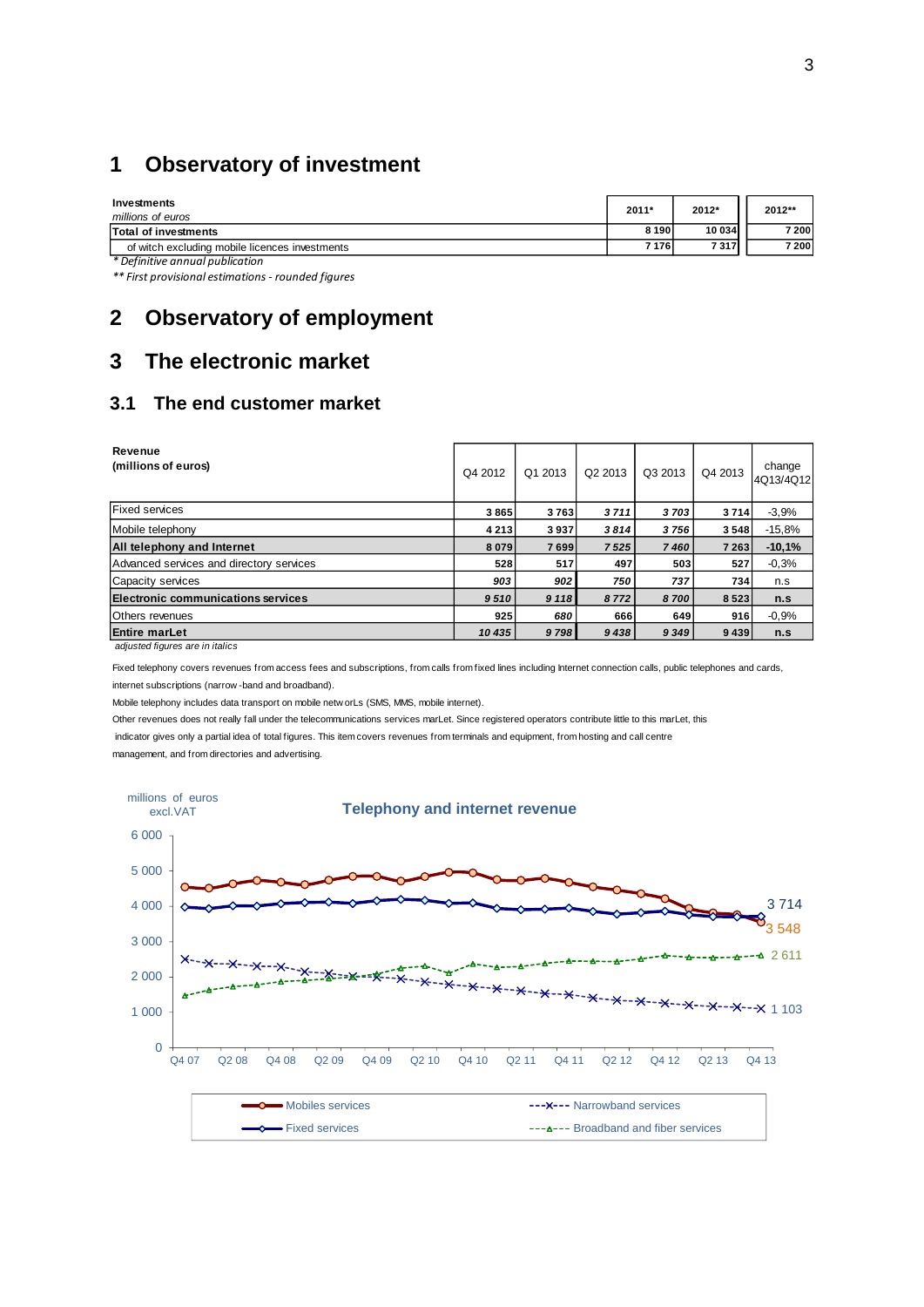| <b>Volumes of voice</b><br>(millions of minutes) | Q4 2012 | Q1 2013 | Q2 2013 | Q3 2013 | Q4 2013 | change<br>4Q13/4Q12 |
|--------------------------------------------------|---------|---------|---------|---------|---------|---------------------|
| <b>Fixed telephony</b>                           | 27 996  | 28 069  | 25 599  | 22 958  | 25 031  | -10,6%              |
| Mobile telephony                                 | 32 591  | 33 325  | 34 373  | 33 434  | 36 285  | 11,3%               |
| voice services<br>Total                          | 60 587  | 61 394  | 59 972  | 56 392  | 61 316  | 1,2%                |
| adjusted figures are in italics                  |         |         |         |         |         |                     |



\* Fixed telephony Fixed telephony seasonaly adjusted data ÷, **- Mobile telephony** Mobile telephony seasonaly adjusted data

| Volumes of data<br>(millions of minutes) | Q4 2012 | Q1 2013 | Q <sub>2</sub> 2013 | Q3 2013 | Q4 2013 | change<br>4Q13/4Q12 |
|------------------------------------------|---------|---------|---------------------|---------|---------|---------------------|
| Number of SMS sent (millions of units)   | 49 036  | 49 432  | 47 946              | 44 799  | 50 936  | 3,9%                |
| Volume of mobile data (teraoctets)       | 28 4 69 | 32 177  | 35 123              | 40 290  | 47 548  | 67,0%               |

| Number of subscriptions<br>(millions of units) | Q4 2012 | Q1 2013 | Q <sub>2</sub> 2013 | Q3 2013 | Q4 2013 | change<br>4Q13/4Q12 |
|------------------------------------------------|---------|---------|---------------------|---------|---------|---------------------|
| Number of subscription to telephone service    | 39.674  | 39.561  | 39.315              | 39.129  | 39.082  | $-1,5%$             |
| Internet subscriptions                         | 24.200  | 24.438  | 24.571              | 24.812  | 25.075  | 3,6%                |
| Number of mobile customers                     | 73.135  | 73.679  | 74.781              | 75.508  | 76.751  | 4,9%                |

 *adjusted figures are in italics*

*Note: the number of subscriptions to a fixed telephony service (PSTN and voice over broadband) was reviewed upward from publication Q3 2013 due to a better accounting of the number of subscriptions on the business market. This change does not affect the annual change in percentage.*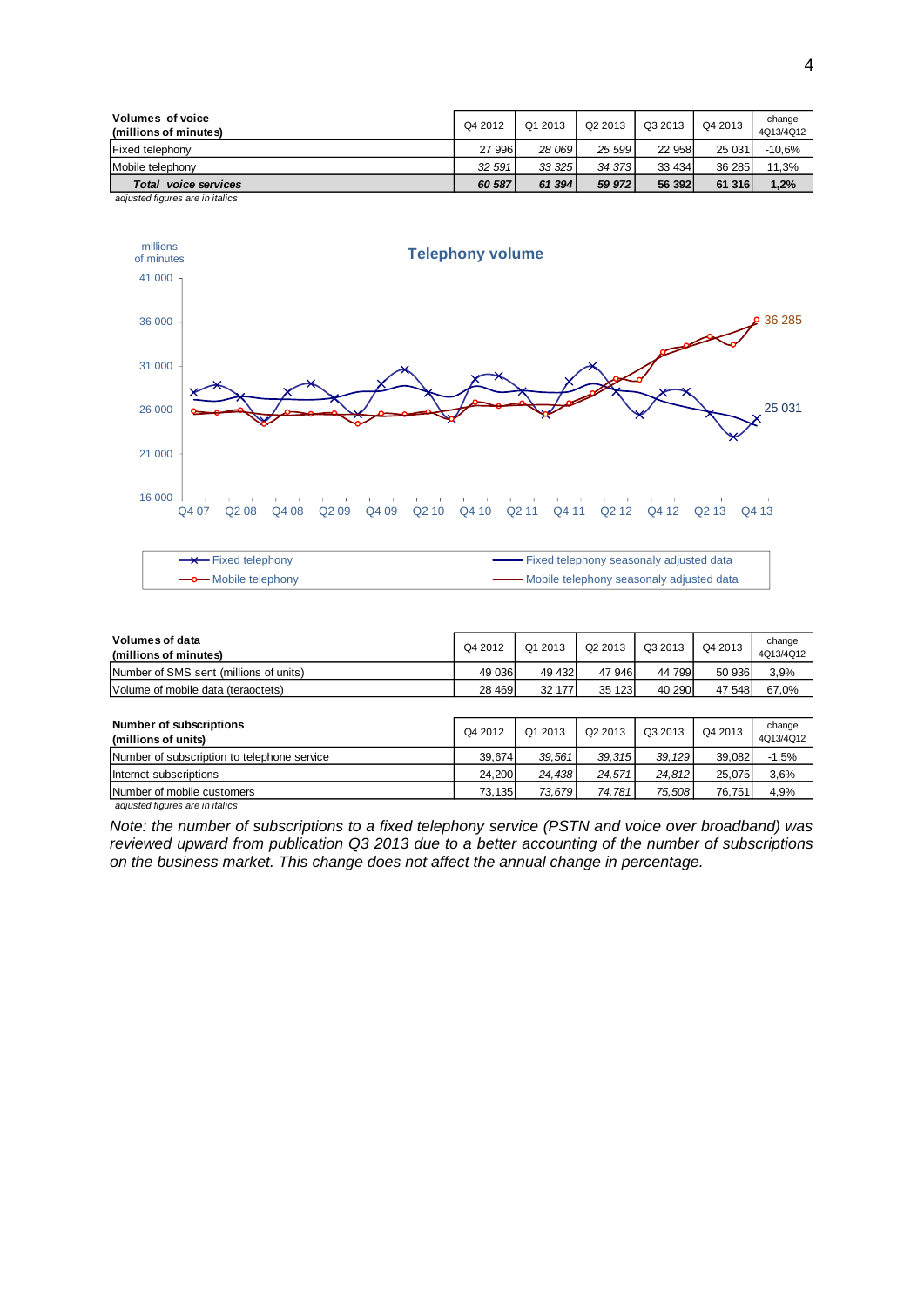

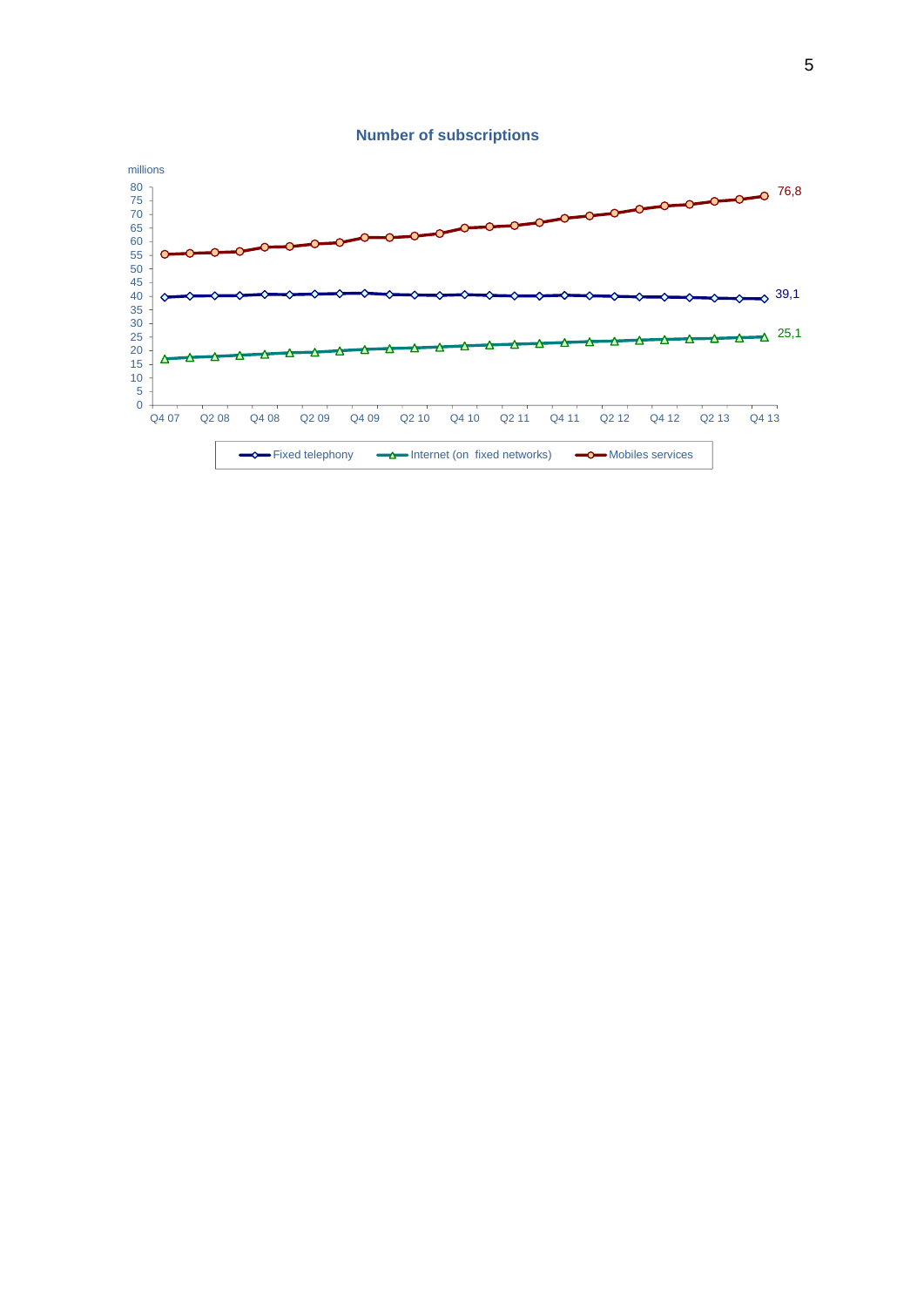### <span id="page-5-0"></span>**3.2 The intermediate market (interconnection and wholesale market)**

#### <span id="page-5-1"></span>*3.2.1 The market as a whole*

| Interconnection services<br>(millions of euros) |       | Q1 2013 | Q <sub>2</sub> 2013 | Q3 2013 | Q4 2013 | change<br>4Q13/4Q12 |
|-------------------------------------------------|-------|---------|---------------------|---------|---------|---------------------|
| <b>Fixed operators</b>                          | 1 207 | 1 1 9 0 | 1 1 5 4             | 1 1 7 4 | 193     | $n.s**$             |
| of which telephony services *                   | 608   | 582     | 533                 | 550     | 550     | $n.s**$             |
| of which broadband services                     | 600   | 608     | 622                 | 624     | 643     | 7,2%                |
| Mobile operators                                | 676   | 619     | 634                 | 640     | 638     | $-5,7%$             |
| of which SMS termination                        | 354   | 358     | 353                 | 348     | 362     | 2,2%                |
| Revenue                                         | 883   | 809     | 1788                | 1815    | 1831    | $n.s**$             |

*\* including narrowband internet interconnection services (< 1 million € per quarter)* 

| Interconnection services<br>(millions of minutes) | Q4 2012 | Q1 2013 | Q <sub>2</sub> 2013 | Q3 2013 | Q4 2013 | change<br>4Q13/4Q12 |
|---------------------------------------------------|---------|---------|---------------------|---------|---------|---------------------|
| <b>Fixed operators</b>                            | 34 305  | 32 707  | 27 637              | 26 032  | 27 444  | $n.s**$             |
| Internet (dial-up)                                | 122     | 122     | 121                 | 107     | 107     | $-12,8%$            |
| Mobile operators                                  | 20 197  | 20 997  | 21 724              | 21 115  | 22 162  | 9,7%                |
| <b>Volume</b>                                     | 54 624  | 53 827  | 49 482              | 47 255  | 49 713  | $n.s**$             |
| <b>Incoming SMS</b>                               | 30 095  | 31 215  | 30 706              | 29 472  | 31 813  | 5,7%                |

*Notes:*

*- Interconnection covers all the services provided by one carrier to another under the terms of an interconnection agreement. In cases of mergers or takeovers, some of the revenue streams between the telcos disappear, which might account for decreases in revenue from one quarter to the next.*

*- Interconnection income and traffic volumes are not calculated on the basis of the same criteria, making a comparison between the two indicators unsuitable for estimating average prices (interconnection income includes fixed income such as charges for connection links and intercarrier services).*

*- Note that the interconnection figures shown above might be counted twice, particularly in the case of fixed operators.*

*- From January 1st 2013, the price for call termination on fixed networks is set to 0.08c€/minute against 0.15c€/min since July 1st 2012 (decision 2011-0926) and 3.0 c€/min since October 1st 2011.*

*- Broadband wholesale services include income from unbundling and bitstream or bitstream equivalent services. The decision 2012-0007 (January 17 2012), about the rates of wholesale offerings regulated for the year 2012, amended in particular, the tariff of the unbundling which moved to €8.80 against €9.00.* 

*- Mobile operators' interconnection services include income earned on call and SMS termination and on roaming in. The revenue issued from services of collection for the MVNO / full MVNO or national roaming operators, representing EUR 531 million for the whole of the year 2011, are not included.*

*- From January 1st 2013, the price for call termination on mobile networks is set to 0,8c€/minute for Bouygues Telecom, Orange France and SFR against 1.0€/minute between July 1st 2012 to 30th December 2012 and 1.5€/minute between January1st 2012 to June 30th 2012. The maximum price of the voice call termination on mobile networks is set, from 1 st July 2013, at 0.8c€/min for Free mobile (network operator) and the full MVNO against 1.1c€ between1 st January 2013 to 30th June 2013 and 1.6c€ since 1st July 2012.*

*- The price of call termination for SMS is €1.0c for all operators since January 1 st 2013.*

*History of rates is available on the site: [http://www.arcep.fr/index.php?id=8080.](http://www.arcep.fr/index.php?id=8080)* 

*- The merger of France Telecom and Orange France removes financial flows and volumes between these two entities. Previously, the two companies were selling wholesale for interconnection of access and termination benefits.*

| <b>Unbundling</b><br>(millions of units) | Q4 2012 | Q1 2013 | Q2 2013 | Q3 2013 | Q4 2013 | change<br>4Q13/4Q12 |
|------------------------------------------|---------|---------|---------|---------|---------|---------------------|
| <b>Partially unbundled lines</b>         | 0.906   | 0.871   | 0.844   | 0.820   | 0.793   | $-12,5%$            |
| <b>Fully unbundled lines</b>             | 10.004  | 10.287  | 10.399  | 10.6031 | 10.808  | 8,0%                |
| Number of unbundled lines                | 10.910  | 11.157  | 11.244  | 11.423  | 11.601  | 6,3%                |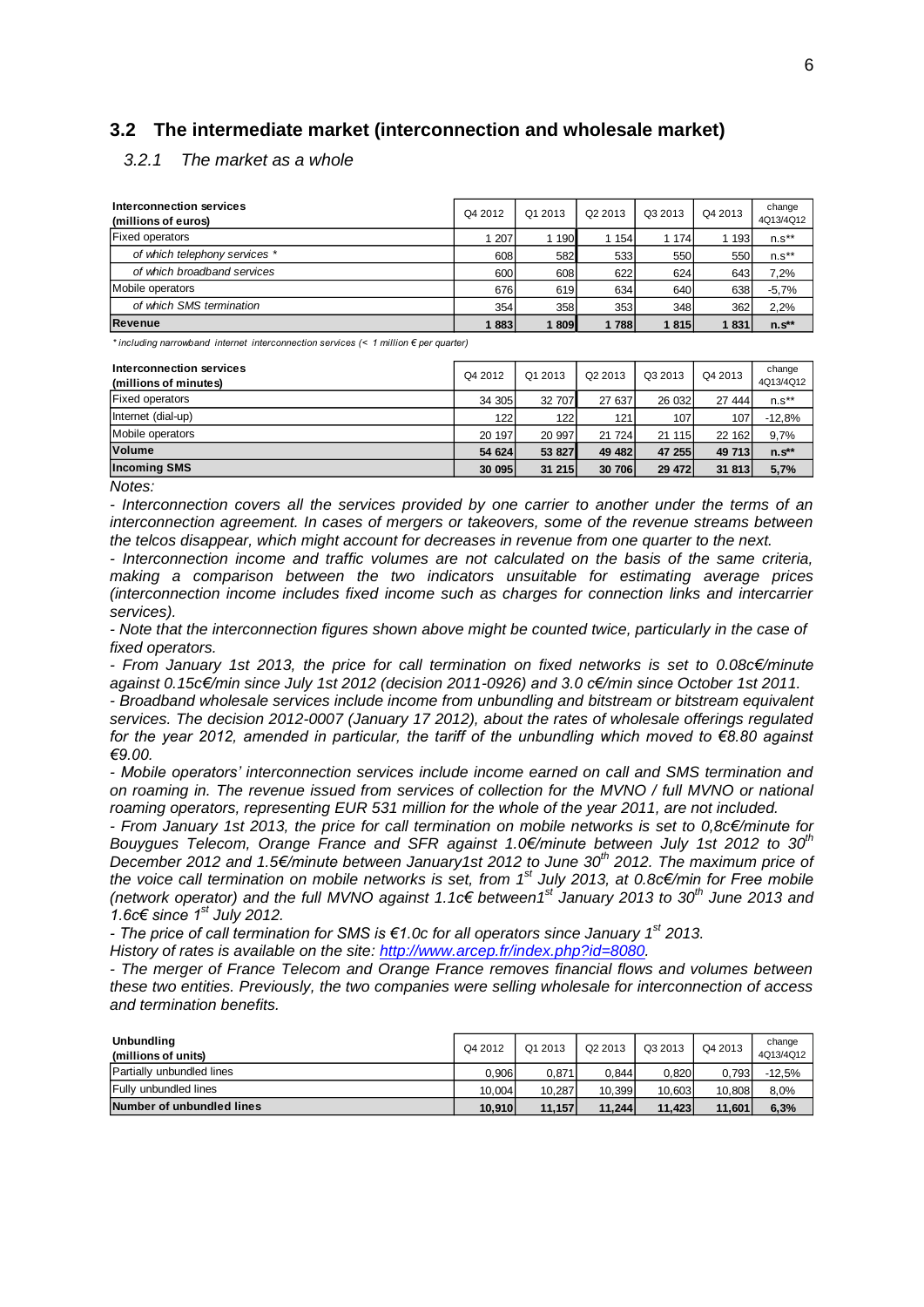

| "Bitstream" lines<br>(millions of units) | Q4 2012 | Q1 2013 | Q2 2013 | Q3 2013 | Q4 2013 | change<br>4Q13/4Q12 |
|------------------------------------------|---------|---------|---------|---------|---------|---------------------|
| "naked bistream"                         | .076    | .069    | .041    | .006    | 0.993.  | $-7,7%$             |
| "classic bitstream"                      | 0.271   | 0.255   | 0.242   | 0.226   | 0.214   | $-21.0%$            |
| Number of "bitstream" lines              | 1,347   | 1.324   | 1.283   | 1,232   | 1.207   | $-10.4%$            |

*Note : Bitstream is a wholesale solution marketed by the incumbent carrier that allows alternative operators to provide broadband access services to their customers who are located in areas where unbundling is not available, by connecting to one of the incumbent carrier's regional or national connection points*.

#### <span id="page-6-0"></span>*3.2.2 Incoming international interconnection*

*Note: This segment is a sub-set of the total market (cf.1.2.1).*

| Revenue of incoming international interconnection services<br>(millions of euros) | Q4 2012         | Q1 2013 | Q2 2013 | Q3 2013 | Q4 2013 | change<br>4Q13/4Q12 |
|-----------------------------------------------------------------------------------|-----------------|---------|---------|---------|---------|---------------------|
| <b>Fixed operators</b>                                                            | 40              | 42      | 35      | 43      | 39      | $-3.4%$             |
| Mobile operators                                                                  | 10 <sup>1</sup> |         |         | 10      | 10      | $-0.3%$             |
| <b>Revenue</b>                                                                    | 50              | 50      | 43      | 53      | 49      | $-2,7%$             |
|                                                                                   |                 |         |         |         |         |                     |

| Volume of incoming international interconnection services<br>(millions of minutes) | Q4 2012 | Q1 2013 | Q2 2013 | Q3 2013 | Q4 2013 | change<br>4Q13/4Q12 |
|------------------------------------------------------------------------------------|---------|---------|---------|---------|---------|---------------------|
| <b>Fixed operators</b>                                                             | 2 140   | 2 2 3 1 | 2 2 1 6 | 2410    | 2 3 5 3 | 9,9%                |
| Mobile operators                                                                   | 810     | 813     | 893     | 965     | 922     | 13,8%               |
| <b>Volume</b>                                                                      | 2 9 5 0 | 3 0 4 4 | 3 109   | 3 3 7 5 | 3 2 7 5 | 11,0%               |

### <span id="page-6-1"></span>*3.2.3 Mobile operators roaming-in revenue*

| Roaming in                   | Q4 2012 | Q1 2013 | Q2 2013    | Q3 2013 | Q4 2013 | change<br>4Q13/4Q12 |
|------------------------------|---------|---------|------------|---------|---------|---------------------|
| Revenue (millions of euros)  | 86      | 72      | 791        | 99      | 72      | $-16.2%$            |
| Volume (millions of minutes) | 439     | 445     | 533        | 707     | 464     | 5,7%                |
| Volume of SMS (millions)     | 178I    | 199     | <b>223</b> | 344     | 173     | $-2,5%$             |
| Volume of data (teraoctets)  | 97      | 110     | 160        | 312     | 183     | 87,6%               |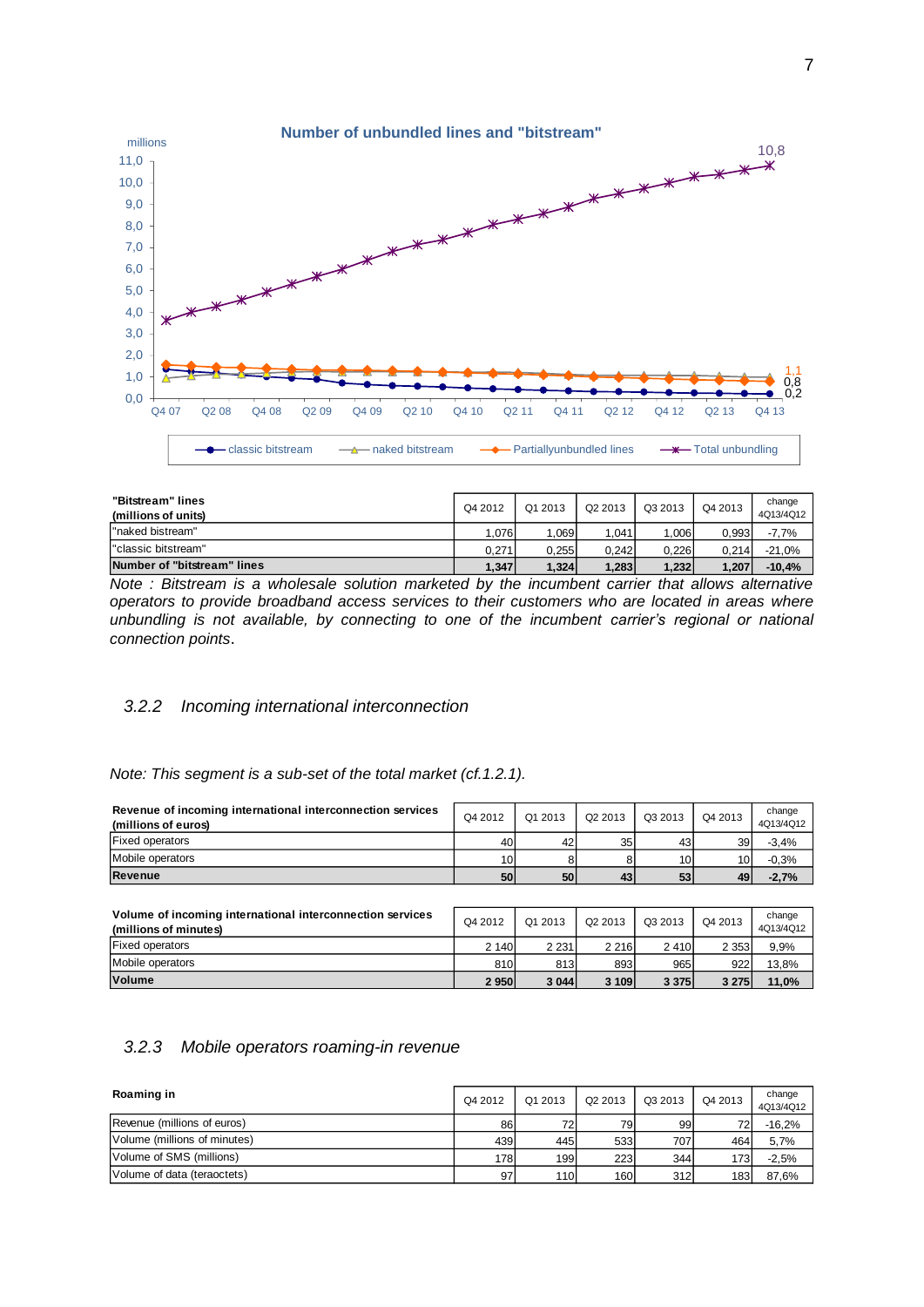*Note: This segment is a sub-set of the total market (cf.1.2.1).*

- *-Roaming-in refers to French mobile operators' handling of the incoming and outgoing calls made in France by customers of a foreign mobile operator. The revenue corresponds to the remuneration between the two operators. The relationship between call revenue/volume does not correspond to any set price, nor to any price that is billed to customers.*

- *Mobile operators have been subject to a ceiling on international roaming tariffs inside the EU since June 2007. This European regulation also includes a multi-annual plan for a steady decrease in this maximum price. As a result, on 1st July 2013, these Euro tariffs went from 0.29€ excl. VAT to 0.24€ excl. VAT for calls made from abroad, and from 0.09€ excl. VAT to 0.07€ excl. VAT for calls received when abroad*. *SMS tariff on the retail market has been reduced from 0.09€ to 0.08 € excl.VAT per message. The tariff for mobile internet has been reduced from 70c€ to 45c€ per mega octets.*

*-. On the wholesale market the tariffs have been set since 1st July 2013 to 2cts€ per message for SMS and to 10c€ per minute for voice calls (against 3cts€ per message for SMS and to 14cts€ per minute for voice calls for the period from 1 rst July 2012 to 30 June 2013). The tariff is set to 15cts€ per Mo for mobile internet for the period between 1st July 2013 to 1st July 2014 ('against 25 cts€ for the period from 1 rst July 2012 to 30 June 2013).*

*More information at [http://www.arcep.fr/index.php?id=8710.](http://www.arcep.fr/index.php?id=8710)*

# <span id="page-7-0"></span>**4 Fixed networks services**

#### <span id="page-7-1"></span>**4.1 The fixed networks as a whole**

#### <span id="page-7-2"></span>*4.1.1 Revenue and fixed telephony traffic*

| Revenue of fixed networks services<br>(millions of euros) | Q4 2012 | Q1 2013 | Q <sub>2</sub> 2013 | Q3 2013 | Q4 2013         | change<br>4Q13/4Q12 |
|-----------------------------------------------------------|---------|---------|---------------------|---------|-----------------|---------------------|
| Narrowband Revenue                                        | 1 256   | 204     | 1 169               | 1 1 4 5 | 1 1 0 3         | $-12,1%$            |
| Subscriptions and calls originating on PSTN/ISDN          | 233     | 1 183   | 1 1 5 1             | 1 1 2 9 | 1 0 9 1         | $-11,5%$            |
| Dial-up Internet                                          | 4       |         |                     |         |                 | $-28,8%$            |
| Public payphones and cards                                | 18      | 17      | 14                  | 12      | 10 <sub>1</sub> | $-48,0%$            |
| <b>Broadband Revenue</b>                                  | 2610    | 2 5 5 8 | 2 5 4 3             | 2 5 5 9 | 2611            | 0.0%                |
| Broadband Internet and VoIP subscriptions                 | 2 1 1 9 | 2 089   | 2 0 9 2             | 2 1 2 3 | 2 1 4 4         | 1,2%                |
| Calls originating on VoIP services                        | 150     | 143     | 145                 | 139     | 140             | $-7,1%$             |
| Other Internet revenue                                    | 340     | 326     | 305                 | 297     | 327             | $-3,9%$             |
| <b>Revenue of fixed lines services</b>                    | 3 8 6 5 | 3762    | 3711                | 3 703   | 3 7 1 4         | $-3,9%$             |

 *adjusted figures are in italics*

*The fixed services segment is composed of fixed telephony services (over the PSTN or VoBB from a fixed terminal, calls originating on public payphones, prepaid cards or calling credits) and Internet access (dial-up, broadband and ultra-fast broadband).*

*When they are included in an Internet access flat rate, access to a VoIP services and IP calls are not factored into the revenue directly attributable to fixed telephony, but rather included in the "broadband Internet access revenue" indicator.*

*"Other services" refers to related income earned by ISPs on services such as hosting and online advertising revenue. From now on, this line also includes revenue connected to a broadband internet access and billed by operators (subscriptions to à TV service, video and music downloading…)*.

| <b>Volumes</b><br>(millions of minutes) | Q4 2012       | Q1 2013 | Q2 2013 | Q3 2013 | Q4 2013   | change<br>4Q13/4Q12 |
|-----------------------------------------|---------------|---------|---------|---------|-----------|---------------------|
| Calls originating on PSTN/ISDN          | 7824          | 7 9231  | 7 141   | 6 5 3 0 | 6927      | $-11.5%$            |
| Public payphones and cards              | 142           | 143     | 97      | 58      | <b>50</b> | $-64.9%$            |
| Calls originating on VoIP services      | <b>20 030</b> | 19 995  | 18 361  | 16 370  | 18 054    | $-9,9%$             |
| Volumes from fixed telephony            | 27 996        | 28 061  | 25 599  | 22 958  | 25 031    | $-10,6%$            |
| adjusted figures are in italies.        |               |         |         |         |           |                     |

 *adjusted figures are in italics*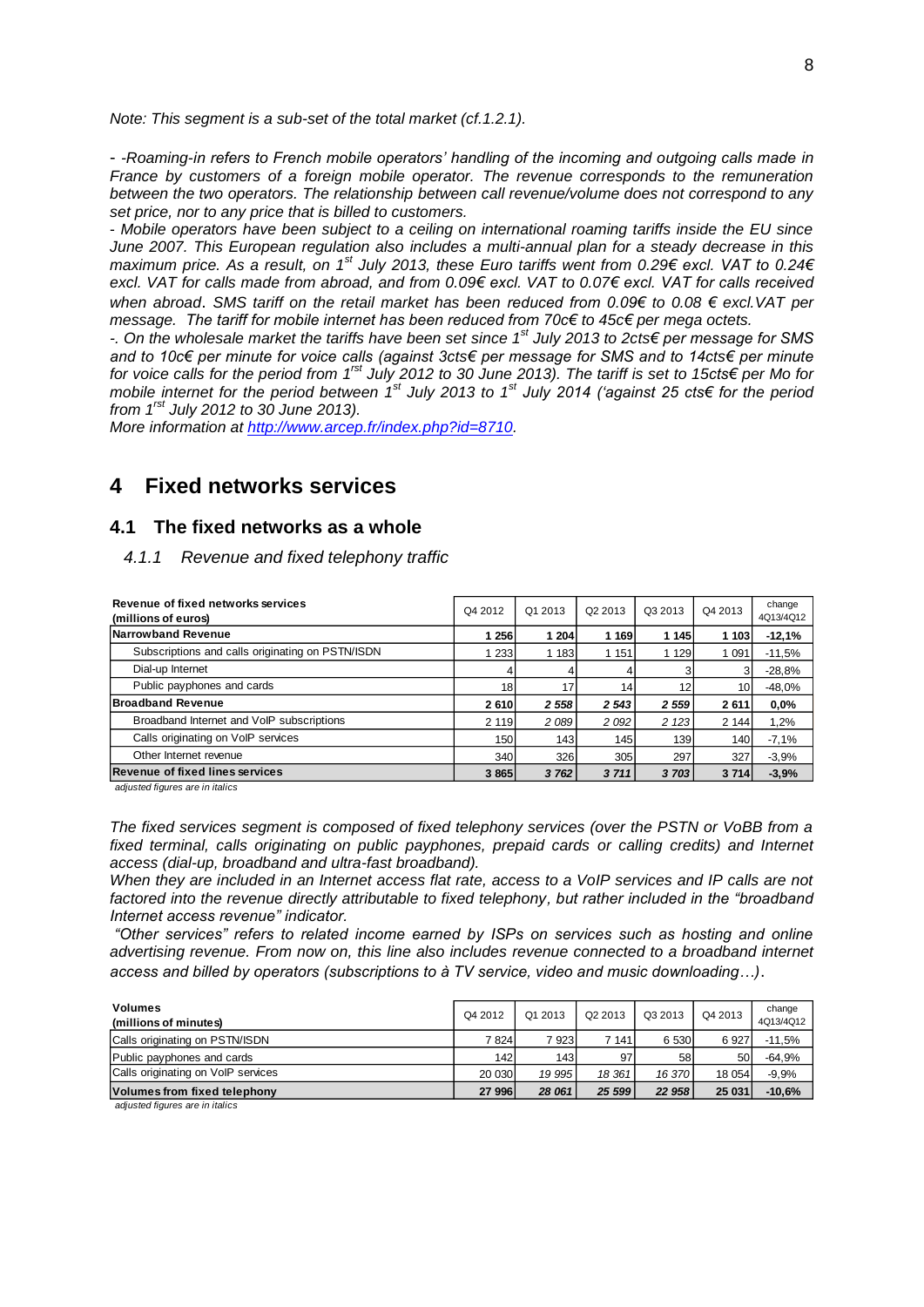

#### <span id="page-8-0"></span>*4.1.2 Number of fixed lines*

| Number of fixed lines<br>(millions of units)                                                       | Q4 2012 | Q1 2013 | Q <sub>2</sub> 2013 | Q3 2013 | Q4 2013 | change<br>4Q13/4Q12 |
|----------------------------------------------------------------------------------------------------|---------|---------|---------------------|---------|---------|---------------------|
| Number of fixed lines                                                                              | 35.674  | 35.768  | 35.625              | 35.645  | 35.710  | $0.1\%$             |
| Note: the number of subscriptions to a fixed telephony service (PSTN and voice over broadband) was |         |         |                     |         |         |                     |

*reviewed upward, from the Q3 2013 publication, due to a better accounting of the number of subscriptions on the business market. This change does not affect the annual change in percentage.*

# **52% 50% 49% 48% 46% 45% 44% 42% 41% 40% 39% 39% 37% 37% 36% 35% 34%** 16% 16% 15% 15% 15% 15% 14% 14% 14% 13% 12% 12% 11% 10% 10% 9%  $\frac{32\%}{34\%}$  35% 37% 39% 41% 42% 44% 45% 47% 49% 50% 51% 53% 54% 55% 56% 0% 20% 40% 60% 80% 100% Q4 09 Q1 10 Q2 10 Q3 10 Q4 10 Q1 11 Q2 11 Q3 11 Q4 11 Q1 12 Q2 12 Q3 12 Q4 12 Q1 13 Q2 13 Q3 13 Q4 13 ■ One subscription on PSTN ■ one subcsription on VoIP ■ Two subscriptions (one on VoIP, one on PSTN

#### **Breakdown of fixed lines by subscriptions to telephony services**

# <span id="page-8-1"></span>*4.1.3 Portability (fixed numbers)*

| Portability<br>(millions of units)                | Q4 2012 | Q1 2013 | Q2 2013 | Q3 2013 | Q4 2013 | change<br>4Q13/4Q12 |
|---------------------------------------------------|---------|---------|---------|---------|---------|---------------------|
| Number of fixed numbers ported during the quarter | 0.686   | 0.660   | 0.575   | 0.638   | 0.726   | 5,9%                |
| adjusted figures are in italics                   |         |         |         |         |         |                     |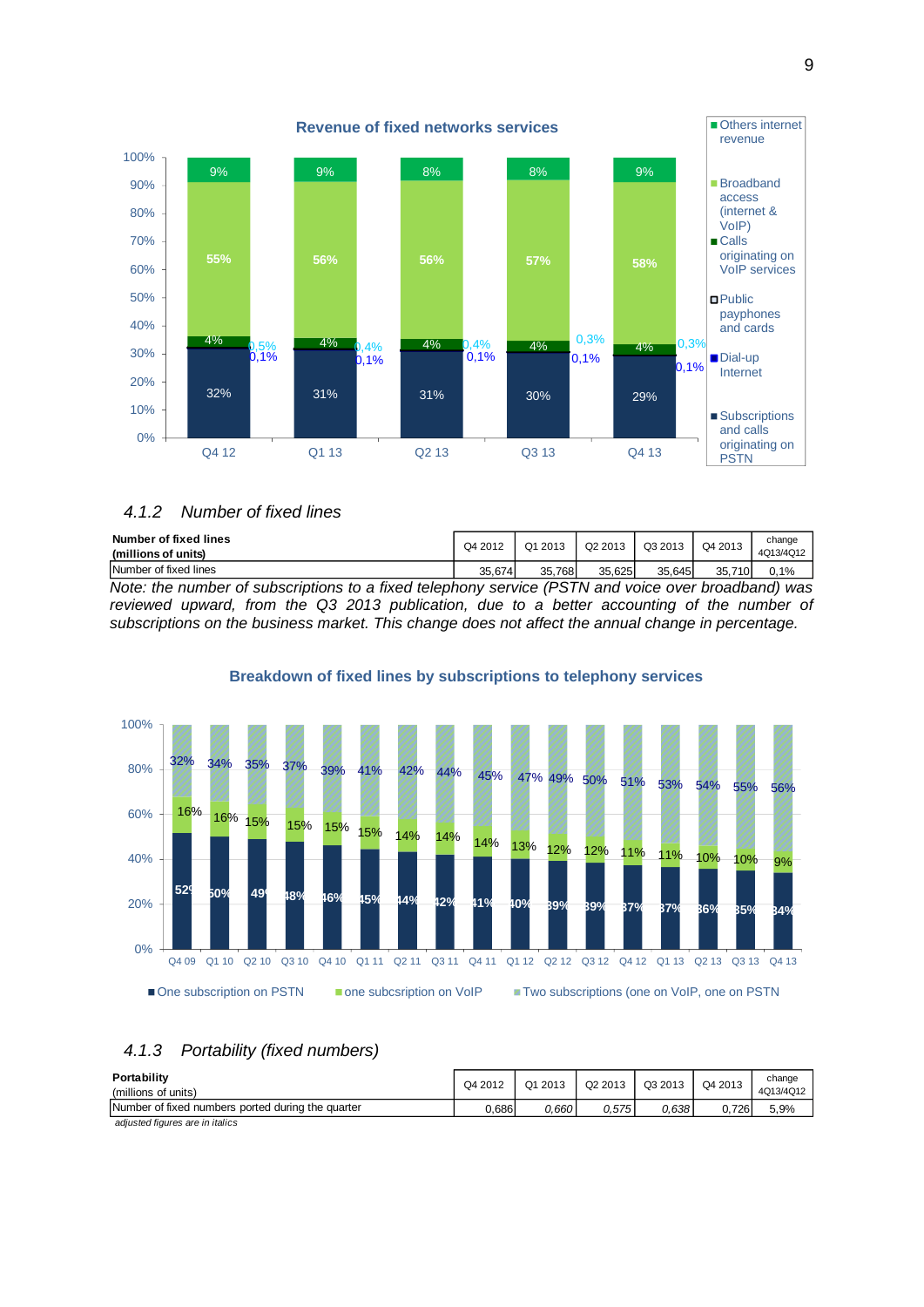# <span id="page-9-0"></span>**4.2 Narrowband services**

#### <span id="page-9-1"></span>*4.2.1 Fixed telephony*

### a) Subscriptions on the PSTN

#### **Narrow band services**

| Number of subscriptions to telephone service<br>(millions of units) | Q4 2012 | Q1 2013 | Q2 2013 | Q3 2013 | Q4 2013 | change<br>4Q13/4Q12 |
|---------------------------------------------------------------------|---------|---------|---------|---------|---------|---------------------|
| Subscription on narrow band access                                  | .366    | 16.902  | 16.464  | 15.994  | 15.5661 | -10.4%              |
| Access resales                                                      | .787    | .855    | .594    | .595    | .617    | n.s.                |

*Notes :*

*- the number of subscriptions to a fixed telephony service (PSTN and voice over broadband) was reviewed upward from Q3 2013 publication due to a better accounting of the number of subscriptions on the business market. This change does not affect the annual change in percentage.*

*- the number of access resales (VGAST offer) is impacted from June 2013 by the merger between France Telecom and Orange France. In addition, the level of subscriptions sold by alternative operators has been re-evaluated upward from the Q3 2013 publication (approximately 250,000 per quarter compared with earlier publications).*

| <b>Carrier selection</b><br>(millions of units) | Q4 2012 | Q1 2013 | Q <sub>2</sub> 2013 | Q3 2013 | Q4 2013 | change<br>4Q13/4Q12 |
|-------------------------------------------------|---------|---------|---------------------|---------|---------|---------------------|
| Call by call selection                          | 0.108   | 0.104   | 0.0901              | 0.079   | 0.080   | $-25.9%$            |
| Pre-selection                                   | .403    | 1.380   | 1.343               | .203    | .193    | $-14.9%$            |
| Number of indirect connections                  | 1.511   | 1.483   | 1.433               | 1.282   | 1.273   | $-15,7%$            |

*Note :*

*- the call-by-call selection base includes only active subscriptions; the pre-selection base includes only subscriptions that are in service, minus cancellations. The call-by-call and pre-selection customer bases do not include wholesale line rental (VGAST) subscriptions.*

#### b) Access revenue, calling revenue and traffic on the PSTN

| <b>Access revenue</b><br>(millions of euros)                                                          | Q4 2012 | Q1 2013 | Q <sub>2</sub> 2013 | Q3 2013 | Q4 2013 | change<br>4Q13/4Q12 |
|-------------------------------------------------------------------------------------------------------|---------|---------|---------------------|---------|---------|---------------------|
| Access fees, subscriptions and additional services                                                    | 846     | 819     | 811                 | 813     | 7821    | $-7.6%$             |
| in addition to income earned from providing access to a telephone service, access revenue<br>$M$ nter |         |         |                     |         |         |                     |

*Note: in addition to income earned from providing access to a telephone service, access includes income from IP telephony subscriptions and from additional services (caller ID, etc...).* 

| Revenue of calls originating on PSTN/ISDN<br>(millions of euros) | Q4 2012 | Q1 2013         | Q2 2013 | Q3 2013 | Q4 2013 | change<br>4Q13/4Q12 |
|------------------------------------------------------------------|---------|-----------------|---------|---------|---------|---------------------|
| National calls                                                   | 226     | 215             | 201     | 188     | 185     | $-18,0%$            |
| International calls                                              | 35      | 33 <sub>1</sub> | 31      | 31      | 27      | $-23.6%$            |
| Calls to mobiles                                                 | 1261    | 117             | 107     | 97      | 97      | $-23.0%$            |
| All calls originating on PSTN/ISDN                               | 387     | 365             | 340     | 316     | 309     | $-20,1%$            |
|                                                                  |         |                 |         |         |         |                     |

| Volumes of calls originating on PSTN/ISDN<br>(millions of minutes) | Q4 2012 | Q1 2013 | Q2 2013 | Q3 2013 | Q4 2013 | change<br>4Q13/4Q12 |
|--------------------------------------------------------------------|---------|---------|---------|---------|---------|---------------------|
| National calls                                                     | 6 2 1 2 | 6319    | 5 609   | 5 0 8 1 | 5 4 2 9 | $-12,6%$            |
| International calls                                                | 328     | 333     | 308     | 306     | 287     | $-12,5%$            |
| Calls to mobiles                                                   | 283     | 268     | 1 224   | 1 1 4 3 | 1 2 1 1 | $-5,7%$             |
| All calls originating on PSTN/ISDN                                 | 7824    | 7920    | 7 141   | 6 5 30  | 6927    | $-11,5%$            |

# <span id="page-9-2"></span>*4.2.2 Public payphones and calling cards*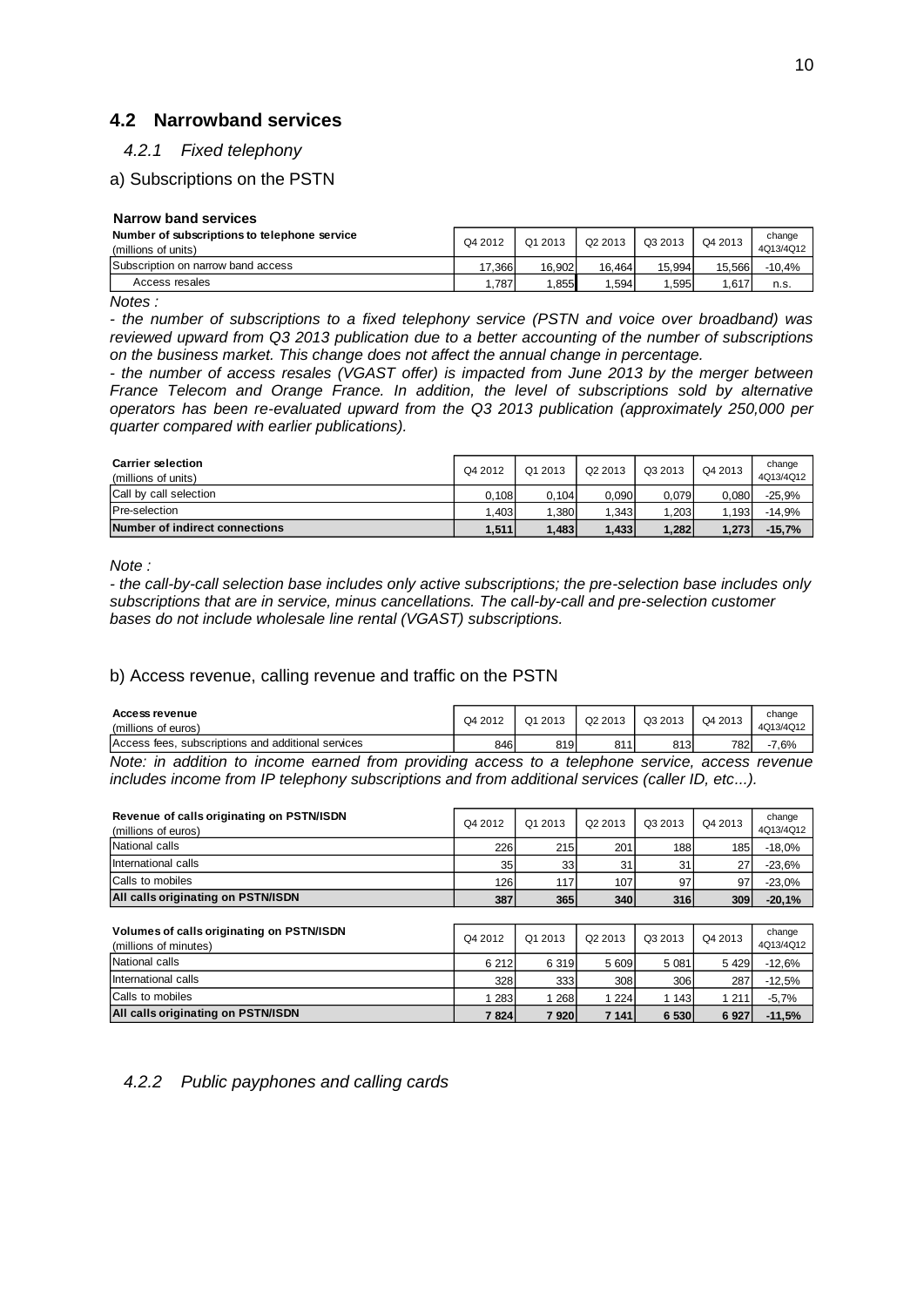| <b>Public telephony</b>                              | Q4 2012         | Q1 2013 | Q <sub>2</sub> 2013 | Q3 2013 | Q4 2013 | change<br>4Q13/4Q12 |
|------------------------------------------------------|-----------------|---------|---------------------|---------|---------|---------------------|
| Number of public payphones at end of quarter (units) | 116 626         | 112 658 | 107 521             | 101 790 | 94 455  | $-19,0%$            |
| Revenue (millions of euros)                          | 5               |         |                     |         |         | $-39.5%$            |
| Volumes (millions of minutes)                        | 15 <sub>1</sub> | 12      | 12                  | 12      | 9       | $-40,7%$            |
|                                                      |                 |         |                     |         |         |                     |
| Charge and prepaid cards                             | Q4 2012         | Q1 2013 | Q <sub>2</sub> 2013 | Q3 2013 | Q4 2013 | change<br>4Q13/4Q12 |
| Revenue (millions of euros)                          | 13 <sub>l</sub> | 12      | 10 <sup>1</sup>     |         |         | $-51,3%$            |
| Volume (millions of minutes)                         | 127             | 131     | 85                  | 46      | 41      | $-67,7%$            |

#### <span id="page-10-0"></span>*4.2.3 Dial-up internet*

| <b>Internet Dial-up</b>                           | Q4 2012 | Q1 2013 | Q <sub>2</sub> 2013 | Q3 2013 | Q4 2013 | change<br>4Q13/4Q12 |
|---------------------------------------------------|---------|---------|---------------------|---------|---------|---------------------|
| Revenue (millions of euros)                       | 4       |         |                     |         |         | $-28.8%$            |
| Subscriptions (millions of units)                 | 0,225   | 0,202   | 0.186               | 0.165   | 0.155   | $-31,2%$            |
| Volumes of dial-up Internet (millions of minutes) | 226     | 197     | 177                 | 149     | 136     | -39.9%              |

# <span id="page-10-1"></span>**4.3 Broadband services**

#### <span id="page-10-2"></span>*4.3.1 Broadband and ultra-fast broadband*

| Internet subscriptions<br>(millions of units)                      | Q4 2012 | Q1 2013 | Q <sub>2</sub> 2013 | Q3 2013 | Q4 2013 | change<br>4Q13/4Q12 |
|--------------------------------------------------------------------|---------|---------|---------------------|---------|---------|---------------------|
| <b>Broadband</b>                                                   | 22,369  | 22,534  | 22,623              | 22,798  | 22,872  | 2,2%                |
| of wich xDSL                                                       | 21,981  | 22, 153 | 22,252              | 22.404  | 22,461  | 2,2%                |
| of wich other broadband access                                     | 0,389   | 0.381   | 0,370               | 0.395   | 0.411   | 5,8%                |
| Ultra-fast broadband                                               | 1.606   | 1.702   | 1,763               | 1.849   | 2,049   | 27,6%               |
| of which FTTLA with a flow rate between 30 Mbit/s & 100 Mbit/s (*) | 0.670   | 0.668   | 0.658               | 0.656   | 0.741   | 10,5%               |
| of which FTTLA with a flow rate superior to 100 Mbit/s             | 0.621   | 0.668   | 0.692               | 0.726   | 0,764   | 23,0%               |
| of wich fiber with coaxial cable termination (FTTLA)               | 0,314   | 0.366   | 0.413               | 0.467   | 0,543   | 73,0%               |
| Internet subscriptions                                             | 23.975  | 24.236  | 24.386              | 24.647  | 24.921  | 3.9%                |

 *adjusted figures are in italics*

*(\*) including VDSL2 subscriptions with a flow rate >=30 Mbits/s*

*Note:* 

*- In order to comply with the thresholds set down by the European Commission in the framework of its agenda for Europe for 2020, ARCEP have modified since the end of 2012 the definition of ultra broadband. Now, are counted as very high-speed subscriptions access to the internet with a flow-rate equal or greater to 30 Mbit/s. Other subscriptions with a flow rate equal or greater than to 100 Mbit/s is also published. These categories include subscriptions on fiber to the home networks (FttH), on "hybrid fiber coaxial cable" networks (HFC), on optical fiber with coaxial cable termination networks (FttLA). Only the category "other subscriptions broadband" is impacted. The total number of the broadband and ultra broadband subscribers is not changed;*

*- There can be a delay between the delivery of an offer in the wholesale market (LLU or bitstream) and its inclusion in retail market figures. Data comparisons for these different markets may reflect this delay.*

| Overseas subscriptions to internet<br>(millions of units) | Q4 2012 | Q1 2013 | Q2 2013 | Q3 2013 | Q4 2013 | change<br>4Q13/4Q12 |
|-----------------------------------------------------------|---------|---------|---------|---------|---------|---------------------|
| Broadband and fiber                                       | 0.503   | 0.513   | J.518   | 0.526   | 0.532   | 5,7%                |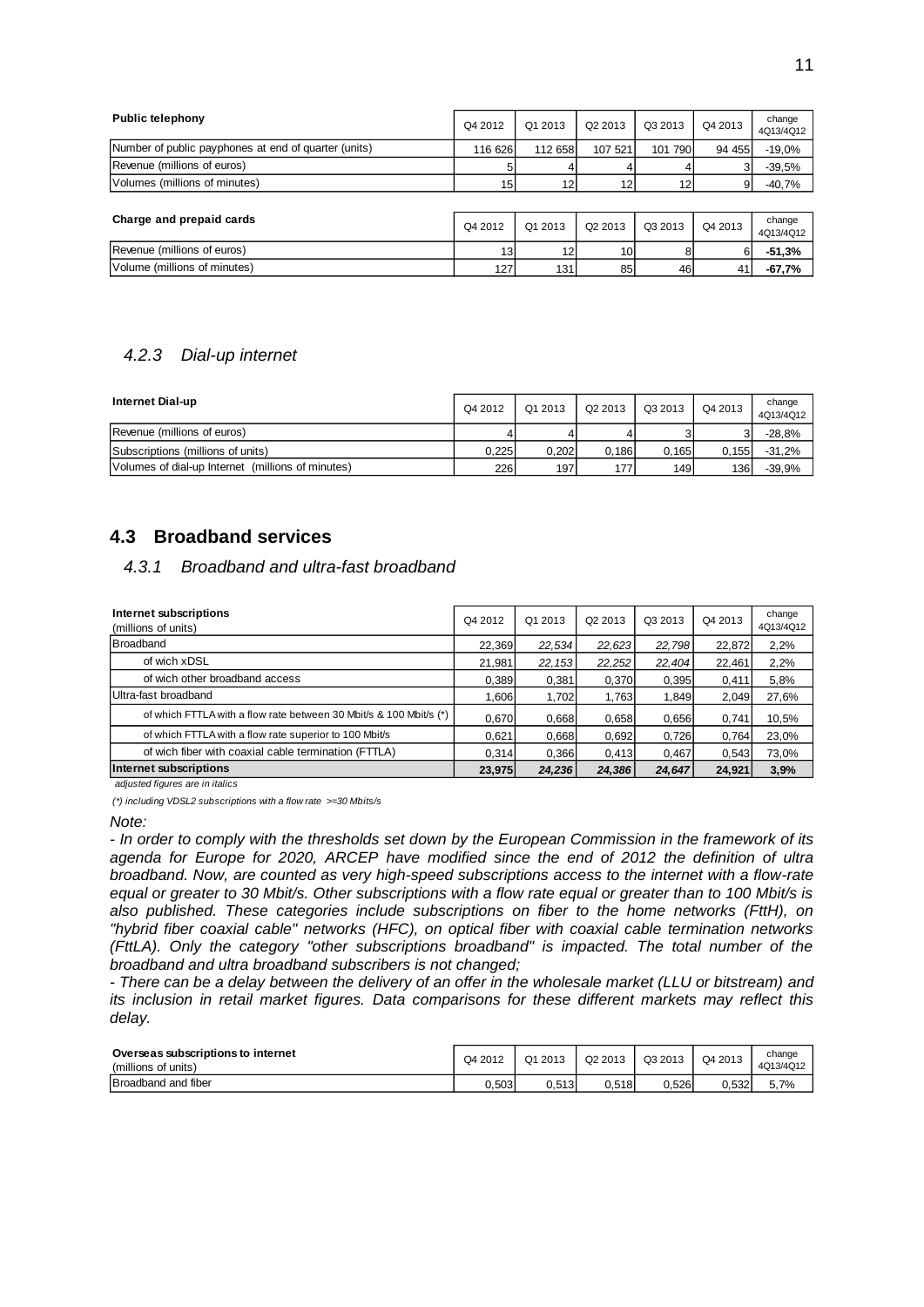

#### **Number and annual increase of subscriptions to broadband internet**

### <span id="page-11-0"></span>*4.3.2 Fixed telephony on broadband*

#### a) Subscriptions

| Number of subscriptions to IP telephone service<br>(millions of units)                                                                                                                                                         | Q4 2012 | Q1 2013 | Q2 2013 | Q3 2013 | Q4 2013 | change<br>4Q13/4Q12 |
|--------------------------------------------------------------------------------------------------------------------------------------------------------------------------------------------------------------------------------|---------|---------|---------|---------|---------|---------------------|
| Subscription on broadband access (IP DSL, cable)                                                                                                                                                                               | 22.309  | 22.659  | 22.855  | 23.134  | 23.516  | 5,4%                |
| DSL lines without narrowband access                                                                                                                                                                                            | 16.7251 | 17.178  | 17.388  | 17.811  | 18.1861 | 8,7%                |
| and the send of the company and the thing of the sense of the sense of the sense of the sense of the sense of the sense of the sense of the sense of the sense of the sense of the sense of the sense of the sense of the sens |         |         |         |         |         |                     |

 *adjusted figures are in italics*

Notes:

*-Subscription to an IP telephony service over xDSL lines without a PSTN subscription: telephone subscription on lines whose low frequencies are not used to support a voice service (neither by the incumbent carrier or alternative operators). Such is the case with voice over broadband services enabled by full unbundling and naked ADSL offers.*

*- the number of subscriptions to a fixed telephony service on the PSTN was reviewed upward due to a better accounting of the number of subscriptions on the business market. This change does not affect the annual change in percentage.*

#### **Details on the indicators for IP telephony services**

*Regarding the terminology used:*

IP telephony service indicators in this publication cover voice over broadband regardless of medium (chiefly DSL IP, but also cable IP) and voice over Internet for operators that have declared their activity to ARCEP.

ARCEP defines "voice over broadband" as fixed telephony service using Voice over IP technology on an Internet access network at speeds in excess of 128 kbps where quality is controlled by the operator providing the service. It defines "voice over Internet" as voice communications using the public Internet network where service quality is not controlled by the operator providing the service.

The outgoing Voice over IP calls counted by the Observatory correspond to access services. The indicators do not refer to IP traffic that traverses the IP backbone only. Moreover, the Observatory does not survey operators which have not declared their activity and which support PC-to-PC voice over Internet. These operators are outside the scope of the survey. *Revenue taken into consideration*

The Observatory distinguishes calls originating with IP telephony services from other voice calls. However, while VoIP calling volume includes all traffic observed in the end market,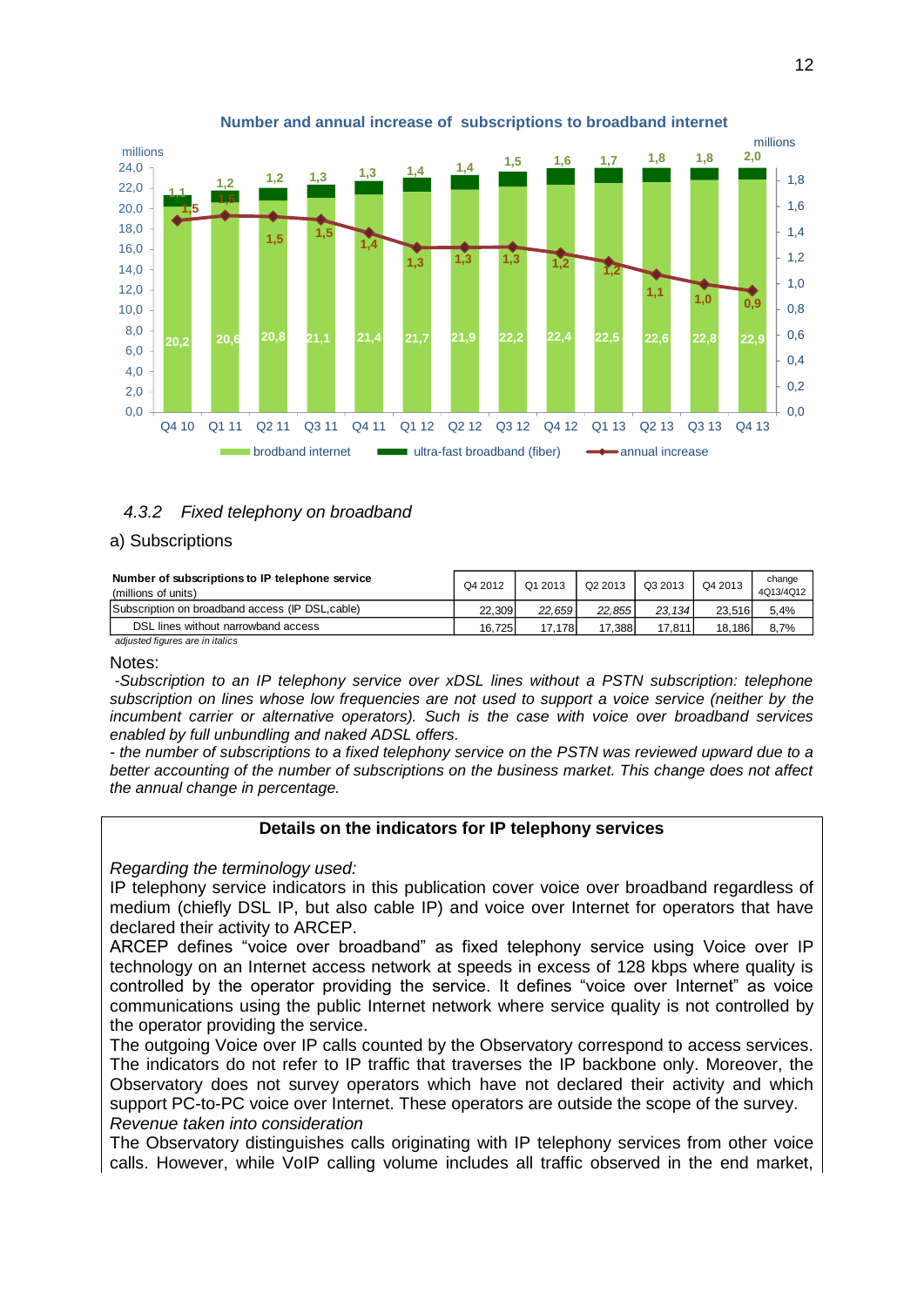revenue includes only billed VoIP traffic (for example, over and above a service bundle flat rate).

#### b) Calls over broadband

| Volumes (IP trafic)<br>(millions of minutes) | Q4 2012 | Q1 2013 | Q <sub>2</sub> 2013 | Q3 2013 | Q4 2013 | change<br>4Q13/4Q12 |
|----------------------------------------------|---------|---------|---------------------|---------|---------|---------------------|
| National calls                               | 13 323  | 13416   | 11 8781             | 10 573  | 11 805  | $-11,4%$            |
| International calls                          | 2 5 6 5 | 2612    | 2 6 3 2             | 2 3 6 6 | 2 5 24  | $-1,6%$             |
| Calls to mobiles                             | 4 1 4 2 | 3 9 6 7 | 3851                | 3431    | 3725    | $-10,1%$            |
| All IP calls                                 | 20 030  | 19 995  | 18 361              | 16 370  | 18 054  | $-9,9%$             |

 *adjusted figures are in italics*



#### **Share of traffic origination on fixed phones by destination of calls**

#### <span id="page-12-0"></span>*4.3.3 Broadband and ultra-fast broadband revenue*

| Total Internet broadband revenue<br>(millions of euros) | Q4 2012 | Q1 2013 | Q2 2013 | Q3 2013 | Q4 2013          | change<br>4Q13/4Q12 |
|---------------------------------------------------------|---------|---------|---------|---------|------------------|---------------------|
| Internet access and VoIP subscriptions                  | 2 1 1 9 | 2 089   | 2 0 9 2 | 2 1 2 3 | 2 1 4 4          | 1,2%                |
| Calls originating on VoIP services                      | 150     | 143     | 145     | 139     | 140 <sub>1</sub> | $-7,1%$             |
| Other internet revenue                                  | 340     | 326     | 305     | 297     | 327              | $-3,9%$             |
| Total Internet revenue                                  | 2610    | 2 5 5 8 | 2 5 4 3 | 2 5 5 9 | 2611             | $0.0\%$             |

 *adjusted figures are in italics*

*Note: "Other services" refers to related income earned by ISPs on services such as hosting and online advertising revenue. From now on, this line also include revenues connected to a broadband internet access and billed by operators (subscriptions to à TV service, video and music downloading…). Revenue generated by terminal sales and rental is included under "fixed operator and ISP terminal sales and rental".*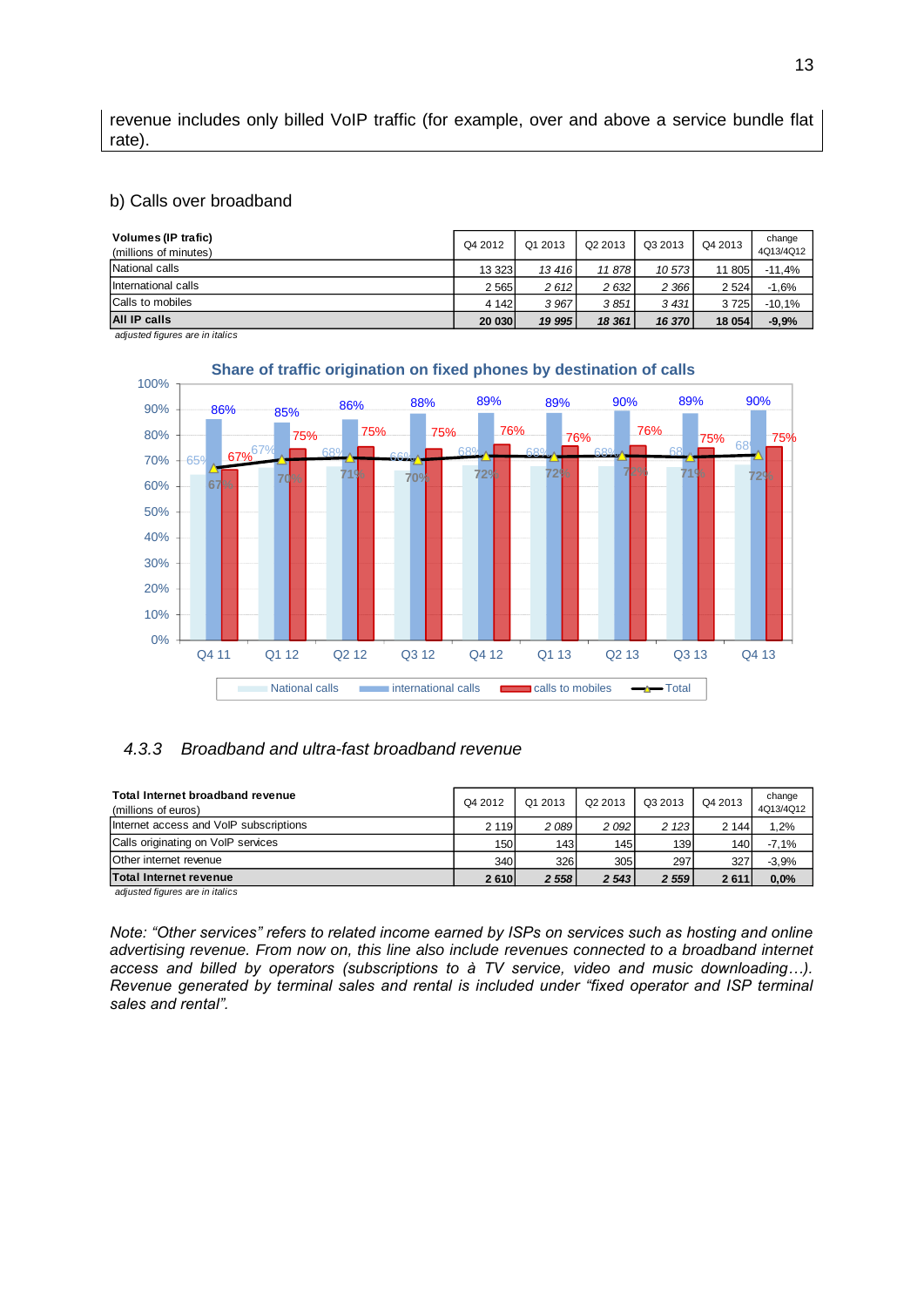

#### <span id="page-13-0"></span>*4.3.4 Internet and TV over ADSL*

| <b>TV Subscriptions on DSL</b><br>(millions) | Q4 2012 | Q1 2013 | Q2 2013 | Q3 2013 | Q4 2013 | change<br>4Q13/4Q12 |
|----------------------------------------------|---------|---------|---------|---------|---------|---------------------|
| Subscriptions to Internet on DSL             | 13.702  | 13.956  | 14.081  | 14.373  | 14.615  | 6,7%                |
| Subscriptions to television services on DSL  | 21.981  | 22.153  | 22.252  | 22.404  | 22.461  | 2,2%                |
| % of subscriptions to television services    | 62.3%   | 63.0%   | 63.3%   | 64.2%   | 65.1%   |                     |
| adjusted figures are in italics              |         |         |         |         |         |                     |

*Note: This indicator covers subscriptions that include TV over xDSL services that customers have the technical capacity to activate ("eligible" subscriptions) irrespective of the number of accessible channels or the tariff. Taken into account are those subscriptions that were subscribed to separately or as part of a bundled offer that includes access to one or several other services aside from TV (Internet, telephony).*

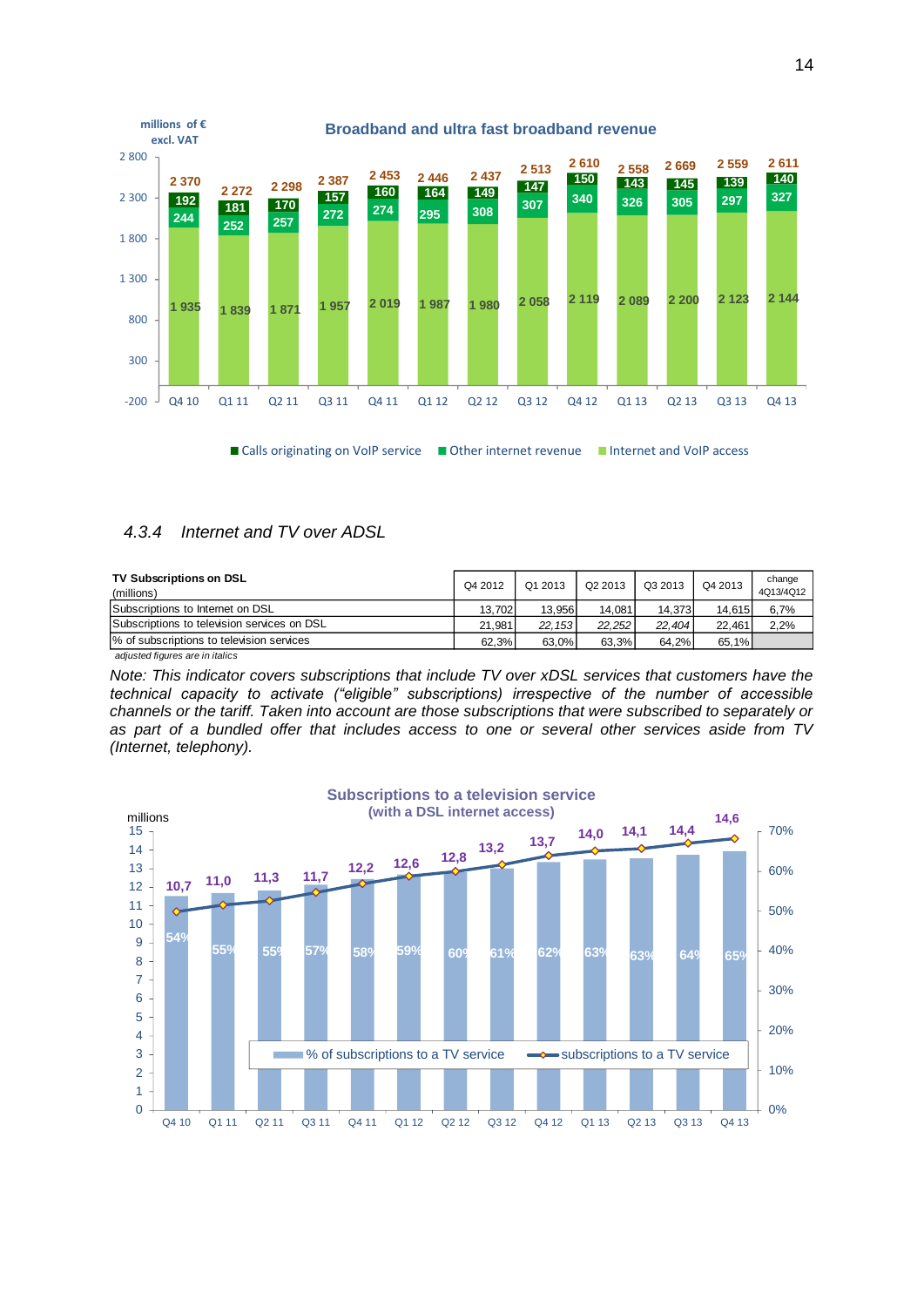# <span id="page-14-0"></span>**4.4 Access, subscriptions and calls on fixed lines**

# <span id="page-14-1"></span>*4.4.1 Number of subscriptions to a telephone service*

| Number of subscriptions to telephone service<br>(millions of units) | Q4 2012 | Q1 2013 | Q <sub>2</sub> 2013 | Q3 2013 | Q4 2013 | change<br>4Q13/4Q12 |
|---------------------------------------------------------------------|---------|---------|---------------------|---------|---------|---------------------|
| Subscription on narrow band access                                  | 17.366  | 16.902  | 16.464              | 15.994  | 15.566  | $-10,4%$            |
| Subscription on broadband access (IP DSL, cable)                    | 22.309  | 22.659  | 22.855              | 23.134  | 23.516  | 5,4%                |
| Number of subscriptions to telephone service                        | 39.674  | 39.561  | 39.319              | 39.129  | 39.082  | $-1,5%$             |

 *adjusted figures are in italics*

*Note: the number of subscriptions to a fixed telephony service (PSTN and voice over broadband) was reviewed upward from Q3 2013 publication due to a better accounting of the number of subscriptions on the business market. This change does not affect the annual change in percentage.*

# <span id="page-14-2"></span>*4.4.2 Calls from fixed lines (excluding public payphones and cards)*

| Revenue<br>(millions of euros)              | Q4 2012 | Q1 2013 | Q2 2013 | Q3 2013 | Q4 2013    | change<br>4Q13/4Q12 |
|---------------------------------------------|---------|---------|---------|---------|------------|---------------------|
| National calls                              | 245     | 239     | 215     | 1981    | 197        | $-19,4%$            |
| International calls                         | 96      | 89      | 90      | 89      | 80         | $-16,3%$            |
| Calls to mobiles                            | 197     | 181     | 180     | 1681    | 17 $\cdot$ | $-13,0%$            |
| All calls from fixed lines                  | 538     | 509     | 486     | 455     | 449        | $-16,5%$            |
| Of which calls originating on PSTN/ISDN     | 387     | 365     | 340     | 316     | 309        | $-20,1%$            |
| Of which calls originating on VoIP services | 150     | 143     | 145     | 139     | 140        | $-7.1%$             |

*Note: revenue generated by calls originating on an IP connection includes only the amounts that operators might bill for IP calls, over and above bundled service flat rates. This figure does therefore not include the price of the bundled subscription, or access to the voice over broadband service.*

| Volumes<br>(millions of minutes)            | Q4 2012 | Q1 2013 | Q2 2013 | Q3 2013 | Q4 2013 | change<br>4Q13/4Q12 |
|---------------------------------------------|---------|---------|---------|---------|---------|---------------------|
| National calls                              | 19 535  | 19 745  | 17487   | 15 655  | 17 234  | $-11,8%$            |
| International calls                         | 2893    | 2 9 4 5 | 2 9 4 0 | 2 672   | 2811    | $-2,8%$             |
| Calls to mobiles                            | 5426    | 5236    | 5075    | 4574    | 4 9 3 6 | $-9.0%$             |
| All calls from fixed lines                  | 27 854  | 27 9 26 | 25 502  | 22 900  | 24 981  | $-10,3%$            |
| Of which calls originating on PSTN/ISDN     | 7824    | 7923    | 7 141   | 6 5 3 0 | 6927    | $-11,5%$            |
| Of which calls originating on VoIP services | 20 030  | 19 995  | 18 361  | 16 370  | 18 054  | $-9,9%$             |

 *adjusted figures are in italics*

*Note: Although the volume of VoIP calls refers to all end-market traffic, the revenue covers only invoiced VoIP traffic (e.g. over and above bundled service flat rates).*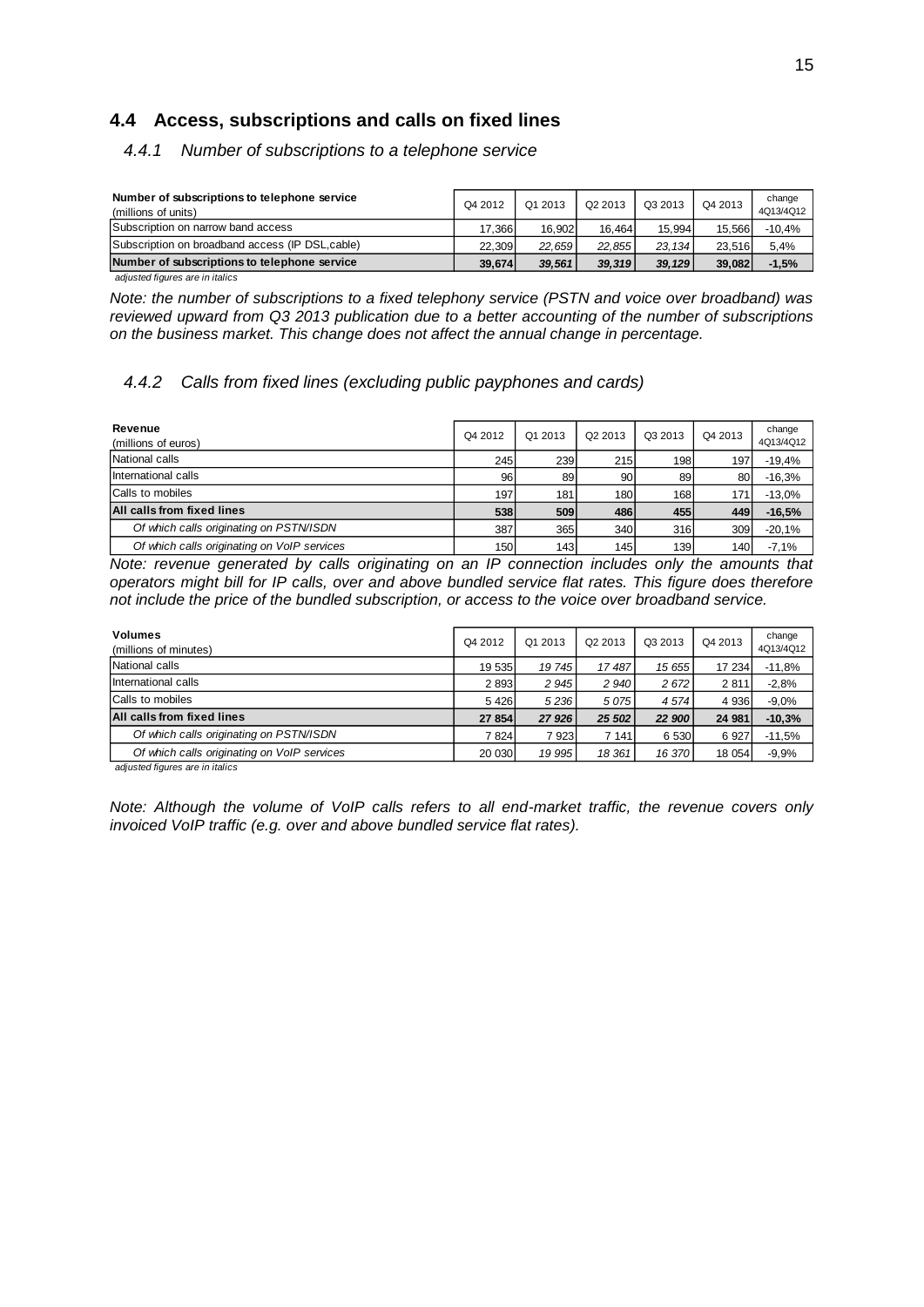

*- The volume of traffic originating on a fixed line includes calls from fixed telephones, public payphones and prepaid phone cards.*

# <span id="page-15-0"></span>**5 Services on mobiles networks**

# <span id="page-15-1"></span>**5.1 Subscriptions**

### <span id="page-15-2"></span>*5.1.1 Subscriptions to mobiles mobiles*

| Number of mobile customers<br>(millions of units) | Q4 2012 | Q1 2013 | Q <sub>2</sub> 2013 | Q3 2013 | Q4 2013 | change<br>4Q13/4Q12 |
|---------------------------------------------------|---------|---------|---------------------|---------|---------|---------------------|
| Contract subscribers                              | 50.211  | 51.044  | 52.051              | 53.117  | 54.228  | 8,0%                |
| of which with blocked account                     | 8,786   | 8,049   | 7.507               | 6.983   | 6.744   | $-23,2%$            |
| MtoM SIM cards                                    | 4.679   | 5,316   | 6.091               | 6.493   | 6,890   | 47,3%               |
| <b>Prepaid cards</b>                              | 18.244  | 17.319  | 16.639              | 15.898  | 15.633  | $-14,3%$            |
| of which active prepaid cards *                   | 15.473  | 14.525  | 13.801              | 13.056  | 12.737  | $-17,7%$            |
| <b>Mobile Telephonie</b>                          | 73,135  | 73,679  | 74,781              | 75.508  | 76.751  | 4,9%                |

 *adjusted figures are in italics*

\*A prepaid card is considered active if the customer has made or received at least one call during the past three months. Only telephone calls are considered, w hether free or payable. SMS are not included in the calculation.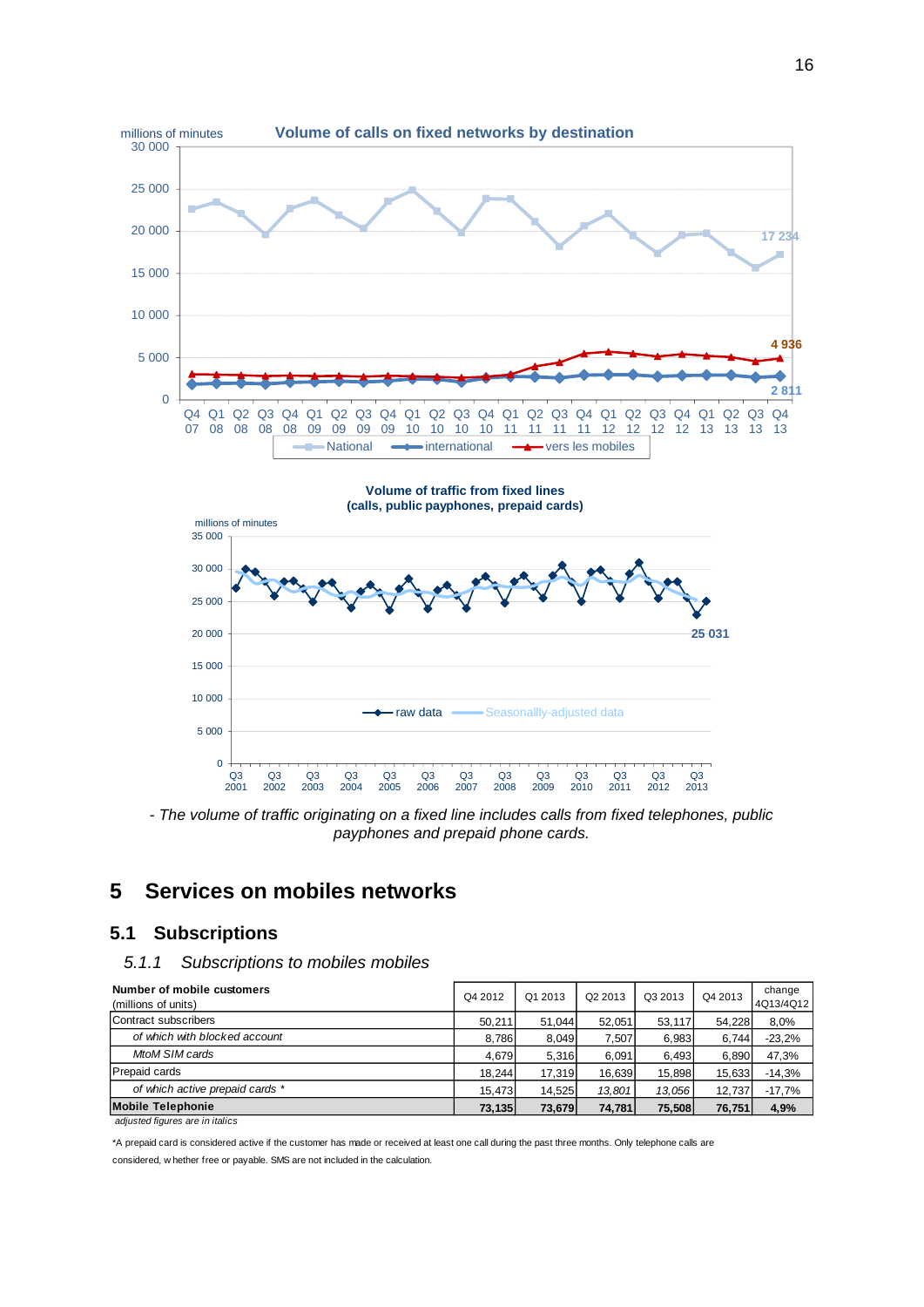*ARCEP also publishes a geographic segmentation of these subscriptions and a breakdown by type of customer in its advanced mobile market observatory (Mobile Indicator Monitor). [http://www.arcep.fr/index.php?id=35].*



#### <span id="page-16-0"></span>*5.1.2 Multimedias services*

| Active multimédia/3G users, internet SIM cards<br>(millions of units) | Q4 2012 | Q1 2013 | Q <sub>2</sub> 2013 | Q3 2013 | Q4 2013 | change<br>4Q13/4Q12 |
|-----------------------------------------------------------------------|---------|---------|---------------------|---------|---------|---------------------|
| Active multimedia subscribers                                         | 34.677  | 34.739  | 35.349              | 36.034  | 37.343  | 7,7%                |
| Active 3G users                                                       | 32.802  | 33.432  | 34.368              | 35.243  | 36.548  | 11,4%               |
| adjusted figures are in italics                                       |         |         |                     |         |         |                     |

*Notes :*

*The active multimedia subscriber base is defined as the group of prepaid and post-paid customers who used a WAP, i-mode, MMS or email multimedia service at least once during the previous month (text messages excluded from calculations), and regardless of the supporting access technology (CSD, GPRS, UMTS...). Scope: Metropolitan France and the overseas "départements".*

*- The active 3G base is defined as the number of customers who have accessed a mobile service (voice, videophony, mobile TV, data transfer, etc.) that uses 3G radio access technology, sometime in the past three months (either transmission or reception).*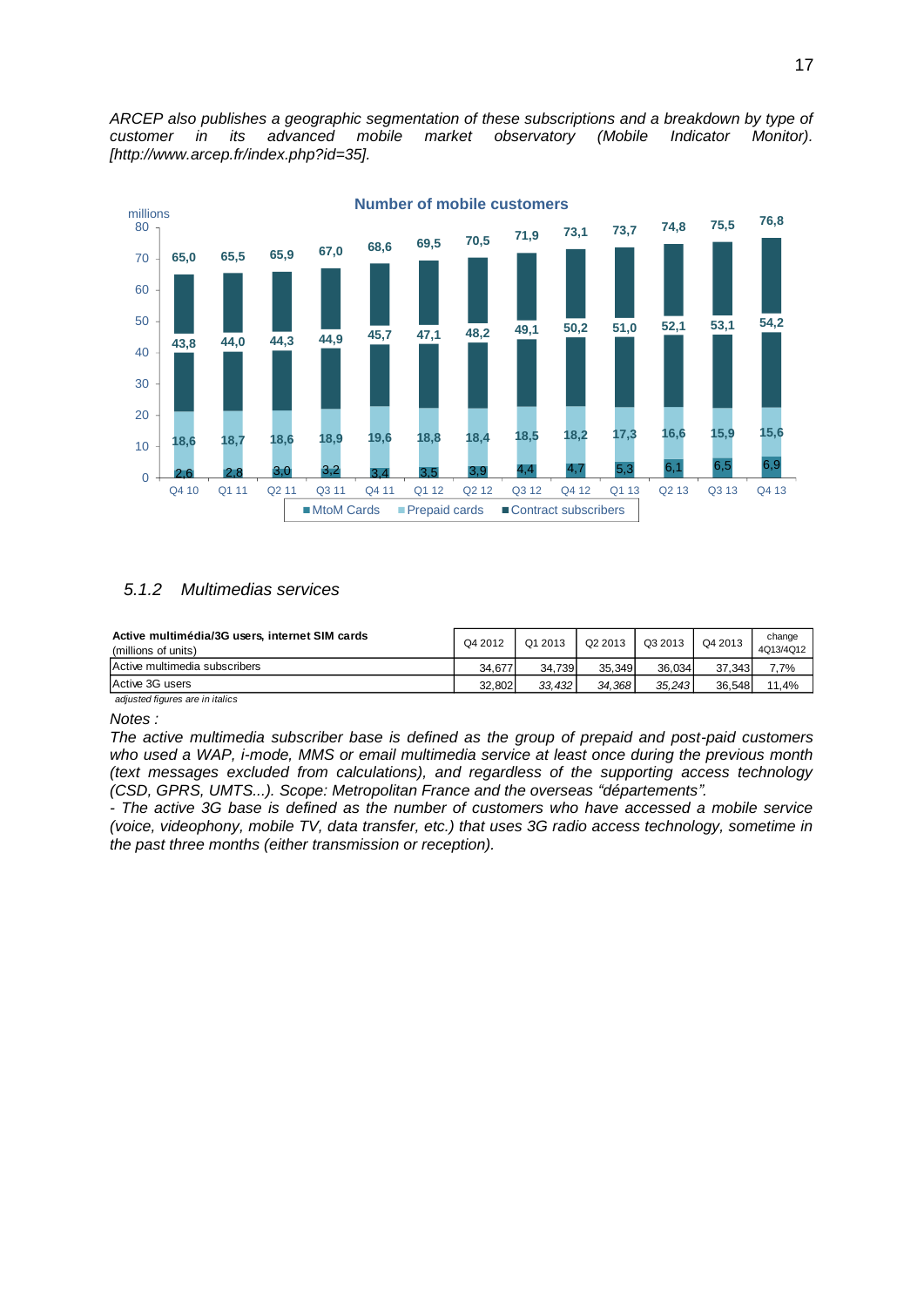

**23,0 24,3 25,0 26,3 27,7 29,6 30,1 31,4 32,8 33,4 34,4 35,2 36,5 35% 37% 38% 39% 40% 43% 43% 44% 45% 45% 46% 47% 48%**  $0\%$ 5% 10% 15% 20% 25% 30% 35% 40% 45% 50% 0 2 4 6 8 10 12 14 16 18 20 22 24 26 28 30 32 34 36 Q4 10 Q1 11 Q2 11 Q3 11 Q4 11 Q1 12 Q2 12 Q3 12 Q4 12 Q1 13 Q2 13 Q3 13 Q4 13 **millions** active mobile 3G users  $\rightarrow\rightarrow\%$  of mobile users

**Active mobile 3G users**

| Active multimédia/3G users, internet SIM cards<br>(millions of units) | Q4 2012 | Q1 2013 | Q2 2013 | Q3 2013 | Q4 2013 | change<br>4Q13/4Q12 |
|-----------------------------------------------------------------------|---------|---------|---------|---------|---------|---------------------|
| Number of exclusive Internet SIM cards                                | 3.428   | 3.470   | 3.582   | 3.675   | 3.645   | 6,3%                |
| of which exclusive Internet prepaid cards                             | 0.654   | 0.653   | 0.671   | 0.706   | 0.699   | 6,8%                |

 *adjusted figures are in italics*

*- The number of exclusive Internet SIM cards is defined as the number of SIM cards sold by mobile operators (in the form of subscriptions, flat rates or prepaid cards), to be used solely for accessing the Internet (PCMCIA cards, 3G/3G+ USB keys). These cards cannot be used to make voice calls*

| <b>MtoM Sim cards</b><br>(millions of units)     | Q4 2012 | Q1 2013 | Q2 2013 | Q3 2013 | Q4 2013 | change<br>4Q13/4Q12 |
|--------------------------------------------------|---------|---------|---------|---------|---------|---------------------|
| Number of Sim cards used for MtoM communications | 4.679   | 5.316   | 6.091   | 6,493   | 6.890   | 47,3%               |

 *adjusted figures are in italics*

*- The number of SIM cards used for MtoM communications is defined as the number of SIM cards employed solely for remote machine-to-machine communications for uses other than person-to-person messaging or accessing the Internet.*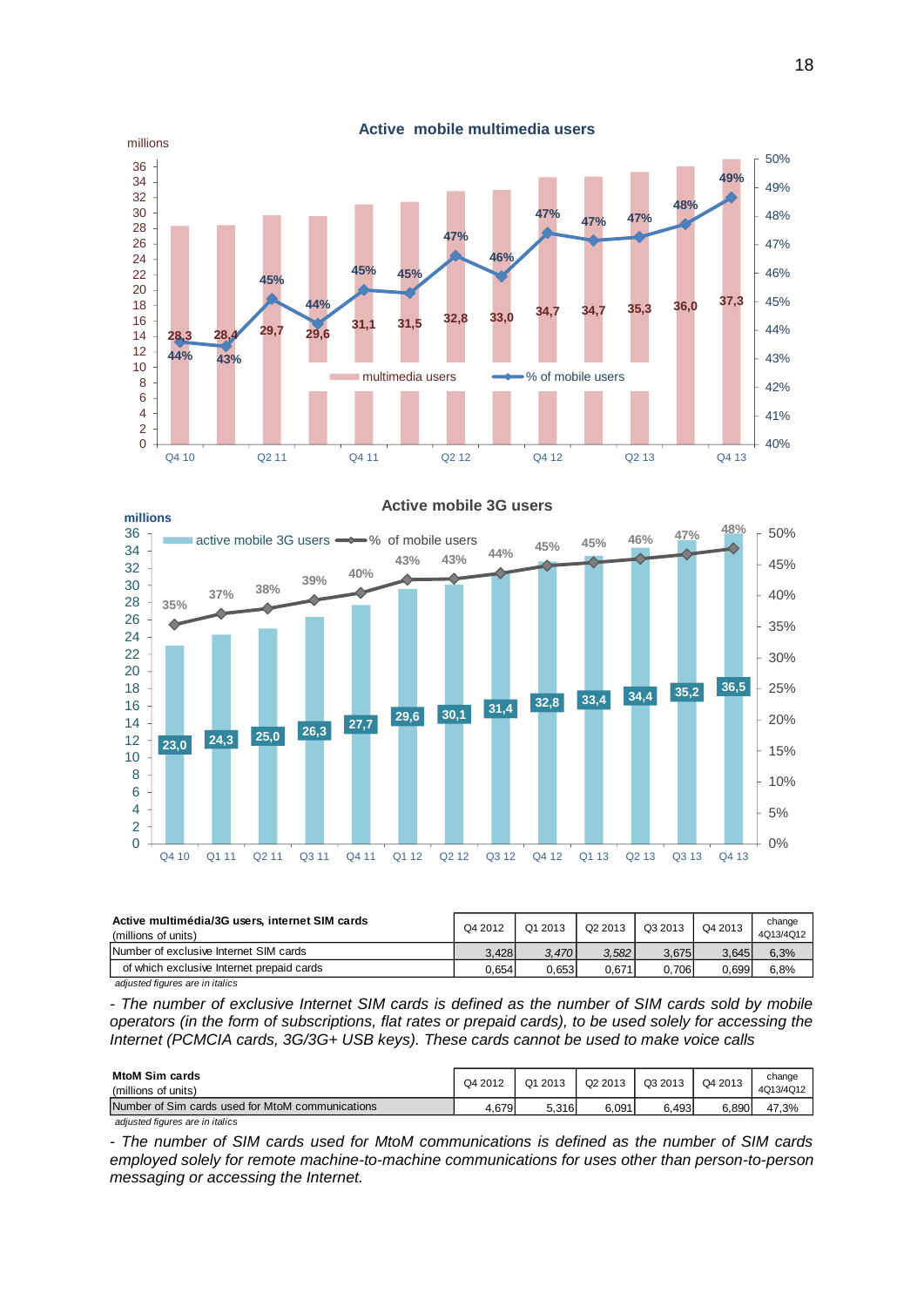

| Data SIM cards<br>(millions of units)                   | Q4 2012 | Q1 2013 | Q2 2013 | Q3 2013 | Q4 2013 | change<br>4Q13/4Q12  |
|---------------------------------------------------------|---------|---------|---------|---------|---------|----------------------|
| Number of exclusive internet Sim cards & MtoM Sim cards | 8.107   | 8.786   | 9.673   | 10.168  | 10.535  | 29,9%                |
| % of data SIM cards among SIM cards                     | 11.1%   | 11,9%   | 12,9%   | 13.5%   |         | $13.7\%$ +2,6 points |

# <span id="page-18-0"></span>*5.1.3 Portability (mobile number)*

| Portability<br>(millions of units)                 | Q4 2012 | Q1 2013 | Q2 2013 | Q3 2013           | Q4 2013 | change<br>4Q13/4Q12 |
|----------------------------------------------------|---------|---------|---------|-------------------|---------|---------------------|
| Number of mobile numbers ported during the quarter | .849    | .862    | .419    | .333 <sup>1</sup> | .563    | $-15.5%$            |

*Note: figures for ported numbers refer to the number of at the finalised porting procedures (ported numbers activated by the recipient operator) during the year in question. Scope: Metropolitan France and the overseas "départements".*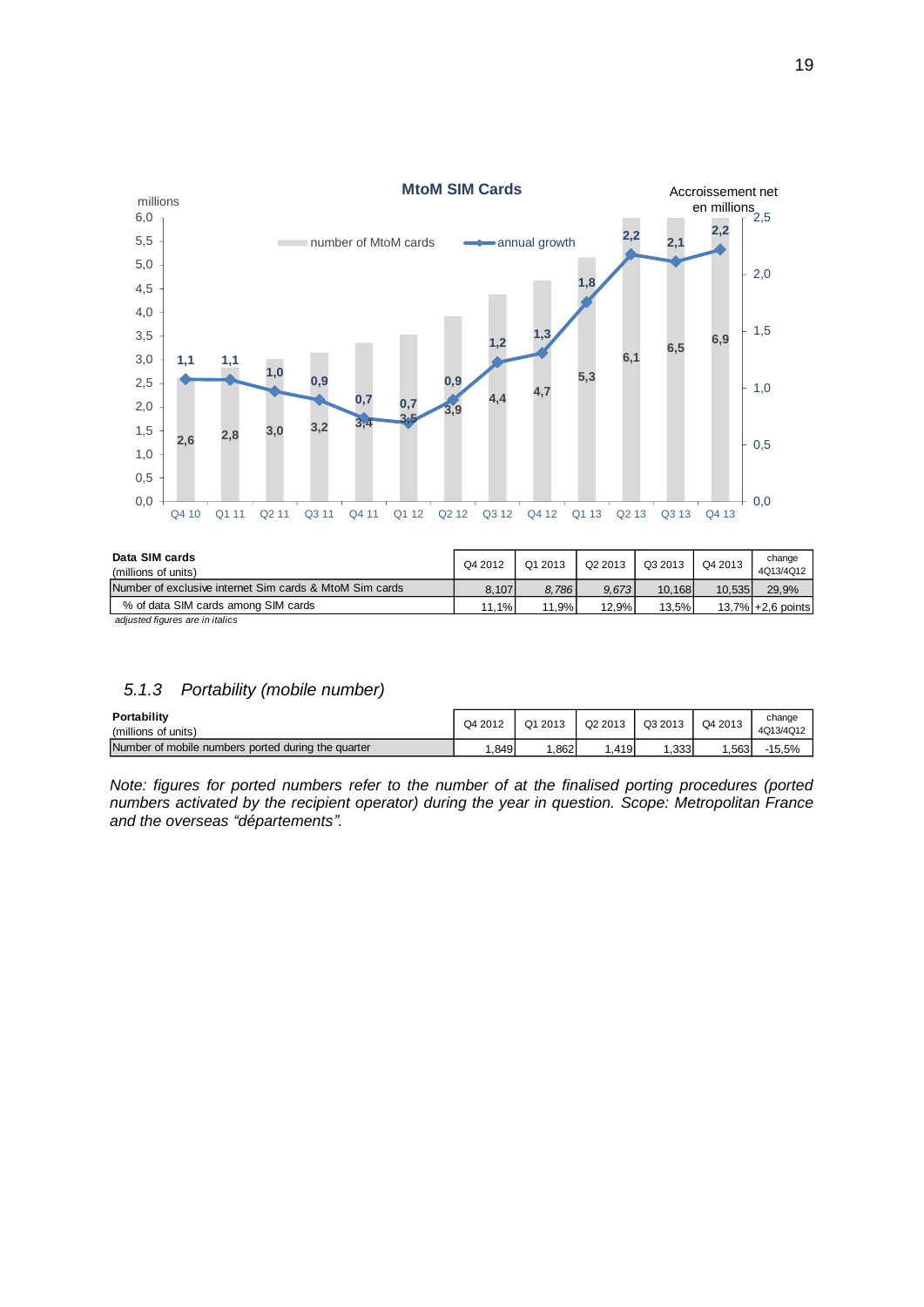

# <span id="page-19-0"></span>**5.2 Retail market income and volume indicators (excluding VAS)**

| Revenue<br>(millions of euros)                              | Q4 2012 | Q1 2013 | Q <sub>2</sub> 2013 | Q3 2013 | Q4 2013 | change<br>4Q13/4Q12 |
|-------------------------------------------------------------|---------|---------|---------------------|---------|---------|---------------------|
| <b>Mobile telephony</b>                                     | 2914    | 2 5 6 4 | 2 4 6 4             | 2 3 7 3 | 2 1 5 0 | $-26,2%$            |
| of which outgoing internationals calls                      | 258     | 241     | 245                 | 257     | 249     | $-3.8%$             |
| Data transport on mobile networks                           | 299     | 1 372   | 350                 | 383     | 1 3 9 8 | 7,6%                |
| of which interpersonal messaging (SMS, MMS)                 | 583     | 609     | 571                 | 581     | 579     | $-0.7%$             |
| of which access to mobile Internet & to multimedia services | 716     | 763     | 779                 | 802     | 819     | 14,4%               |
| Total mobile telephony and data transport                   | 4 2 1 3 | 3 9 3 7 | 3814                | 3756    | 3 5 4 8 | $-15,8%$            |

 *adjusted figures are in italics*

*Notes : this is about retail market revenue. Revenue from the market between operators (interconnection, wholesale) are not included. Also excluded is revenue from value-added retail services.*

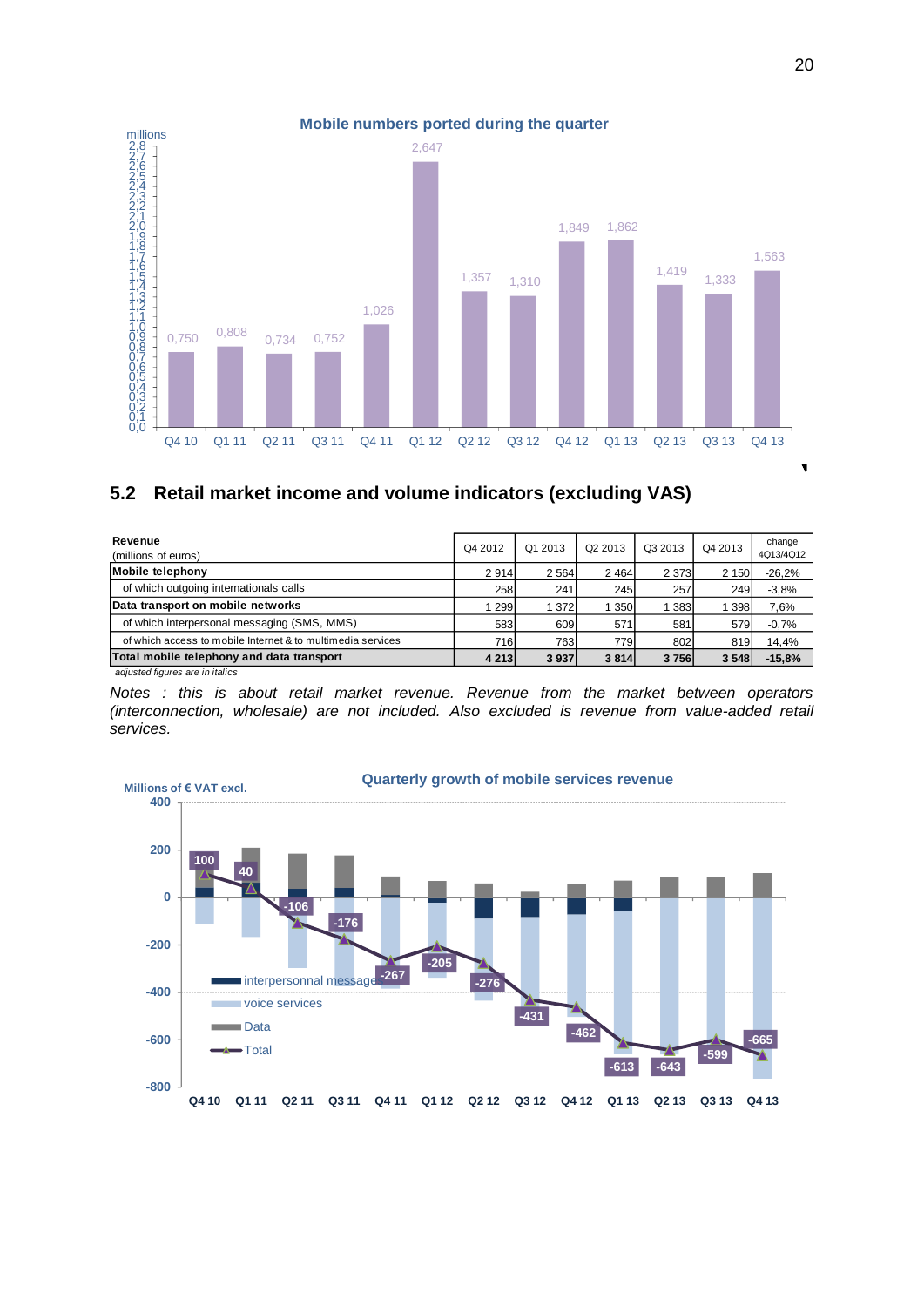| Volumes<br>(millions of minutes)         | Q4 2012 | Q1 2013 | Q <sub>2</sub> 2013 | Q3 2013 | Q4 2013 | change<br>4Q13/4Q12 |
|------------------------------------------|---------|---------|---------------------|---------|---------|---------------------|
| Calls to national fixed lines            | 5 5 7 2 | 5826    | 5 8 20              | 5 7 9 1 | 6 2 5 4 | 12,2%               |
| Calls to mobiles on the same network (1) | 12 454  | 12 105  | 12 266              | 11 297  | 12 819  | 2,9%                |
| Calls to other networks                  | 13 094  | 13810   | 14512               | 14 356  | 15 345  | 17,2%               |
| Outgoing internationals calls            | 171     | 1298    | 1441                | 1493    | 549     | 32,3%               |
| Roaming out (2)                          | 301     | 286     | 334                 | 498     | 318     | 6,0%                |
| Total mobile telephony                   | 32 591  | 33 3 25 | 34 373              | 33 434  | 36 285  | 11,3%               |

(1) onnet calls on the same netw ork (MNO or MVNO) (2) Roaming out corresponds to calls made in other countries by customers of French mobile operators (\*) Le trafic "on-net" inclut le volume de communications vers tous les mobiles du même



#### **Volume of calls from mobile**

- Raw data 
Seasonally adjusted data

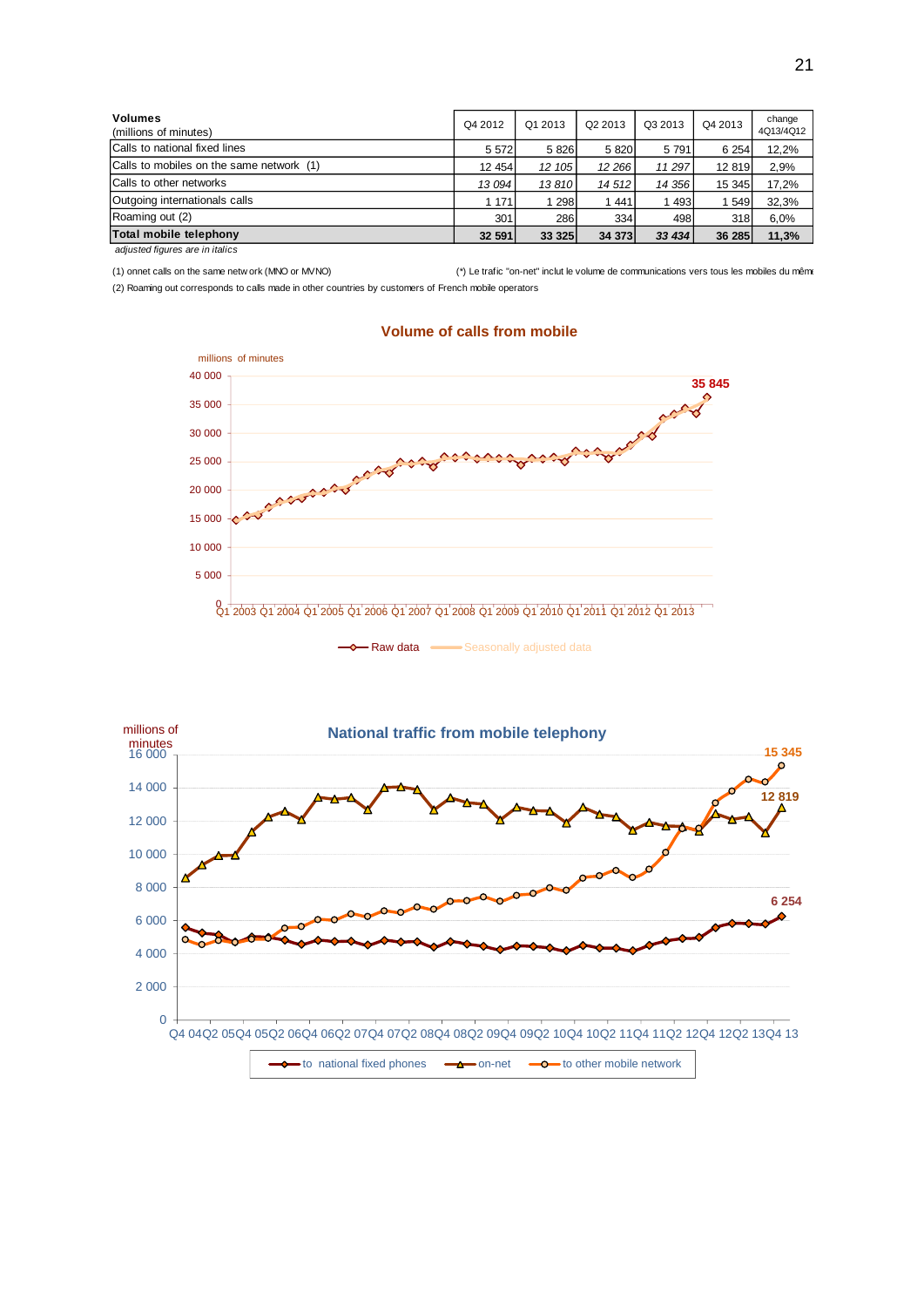| Volumes of interpersonal messages<br>(millions of units) | Q4 2012 | Q1 2013 | Q2 2013 | Q3 2013 | Q4 2013 | change<br>4Q13/4Q12 |
|----------------------------------------------------------|---------|---------|---------|---------|---------|---------------------|
| Number of interpersonal SMS                              | 49 036  | 49 432  | 47 946  | 44 799  | 50 936  | 3,9%                |
| of witch from contract subscribers                       | 45 310  | 46 254  | 45 173  | 42 303  | 48 267  | 6,5%                |
| of witch from prepaid cards                              | 3726    | 3 178   | 2 7 7 3 | 2 4 9 6 | 2 6 6 9 | $-28.4%$            |
| Number of interpersonal MMS                              | 471     | 549     | 582     | 638     | 656     | 39,3%               |
| Number of messages sent                                  | 49 507  | 49 981  | 48 528  | 45 437  | 51 593  | 4,2%                |
| odiunted figures are in italian                          |         |         |         |         |         |                     |



| <b>Polanics of data consumed by the castomers</b> (iii) relactions | Q4 2012 | Q1 2013 | Q2 2013 | Q3 2013 | Q4 2013 | ------<br>4Q13/4Q12 |
|--------------------------------------------------------------------|---------|---------|---------|---------|---------|---------------------|
| <b>Volumes of data</b>                                             | 28 4 69 | 32 177  | 35 123  | 40 290  | 47 548  | 67.0%               |
| of witch from internet exclusive SIM cards                         | 3 3 1 3 | 3 337   | 3 2 4 1 | 3 685   | 3 9 7 4 | 20.0%               |
|                                                                    |         |         |         |         |         |                     |

 *adjusted figures are in italics*

#### **Volume of data consumed by mobile operators customers**



# <span id="page-21-0"></span>**5.3 Voice traffic of metropolitan mobile operators (including VAS)**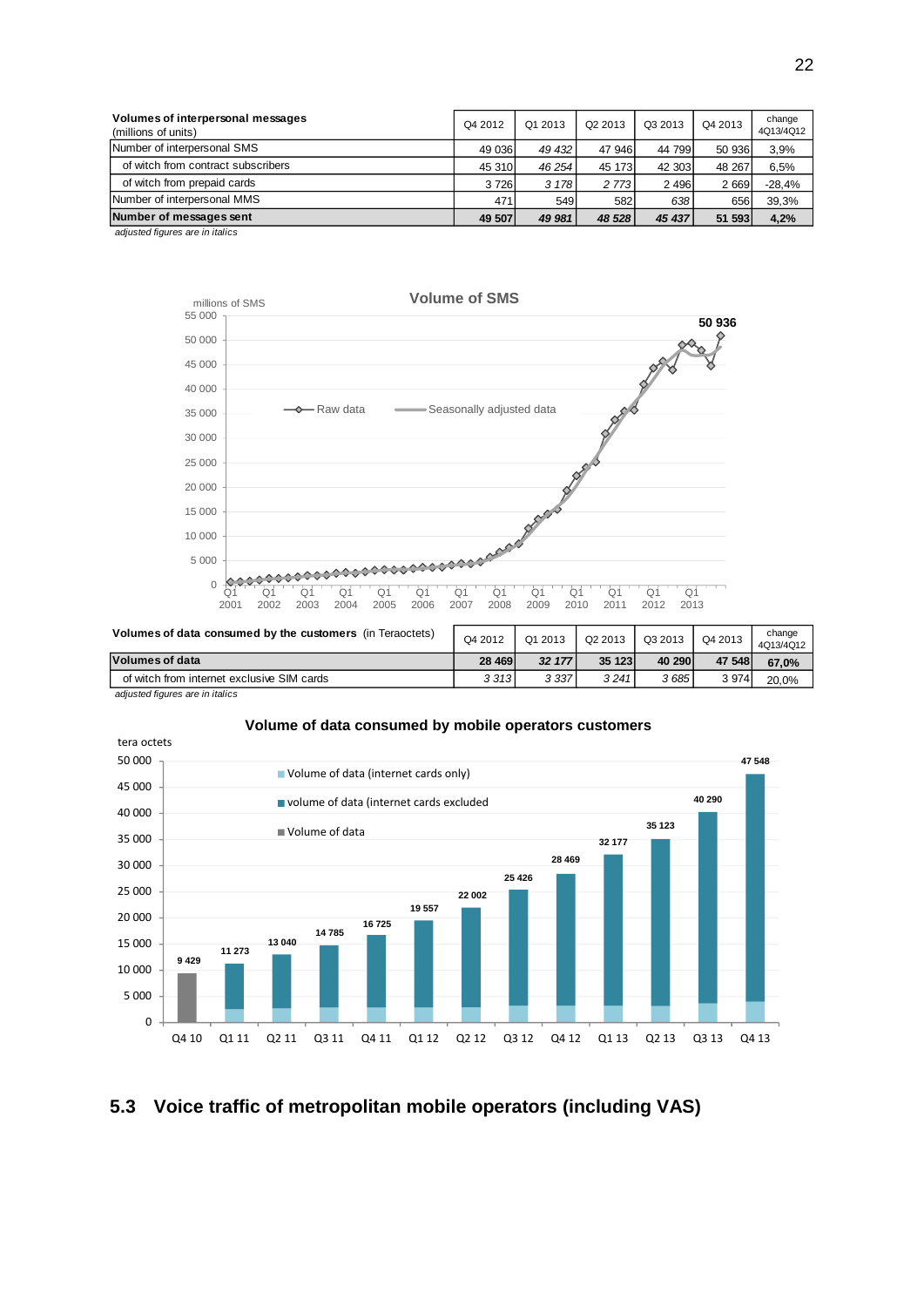| Total revenue of the residential retail marLet<br>(in millions of euros) | Q4 2012 | Q1 2013 | Q2 2013 | Q3 2013 | Q4 2013 | change<br>4Q13/4Q12 |
|--------------------------------------------------------------------------|---------|---------|---------|---------|---------|---------------------|
| Voice and data revenue (including value added services)                  | 3 4 9 4 | 3 3 2 6 | 3 2 1 7 | 3 1 9 1 | 2999    | $-14.2%$            |
|                                                                          | 3 1 1 7 | 2 9 9 2 | 2 8 3 5 | 2866    | 2 703   | -13,3%              |
| lo/w per post-paid customer                                              |         |         |         |         |         |                     |

*Notes: for the residential market only, this indicator includes:*

*- Mobile telephony services traffic. This is the "residential" part of the retail market revenue appearing in item 3.2.*

*- Value-added services traffic (including directory services). This is the "residential" part of the retail market revenue appearing in items 4.1 and 4.2.*

# <span id="page-22-0"></span>**6 Other market components**

### <span id="page-22-1"></span>**6.1 Value-added services (excluding directory services)**

| Value-added services revenue*<br>(millions of euros) | Q4 2012 | Q1 2013 | Q <sub>2</sub> 2013 | Q3 2013 | Q4 2013          | change<br>4Q13/4Q12 |
|------------------------------------------------------|---------|---------|---------------------|---------|------------------|---------------------|
| Value-added "voice" services                         | 303     | 290     | 266                 | 256     | 270              | $-11,0%$            |
| From fixed telephony network                         | 185     | 172     | 1541                | 141     | 147              | $-20,5%$            |
| From mobile telephony network                        | 118     | 119     | 112                 | 115     | 123 <sub>1</sub> | 3,7%                |
| Value-added "data" services                          | 196     | 195     | 199                 | 215     | 226              | 15,4%               |
| Value-added services                                 | 499     | 486     | 465                 | 470     | 496              | $-0.6%$             |

*\*This corresponds to all amounts billed to customers by operators, including out payments from operators to service providers. "Data" value-added services include premium-rate services such as those on the Orange "Gallery" portal, push services, chat rooms, weather forecasts, TV game shows, horoscopes, ringtone downloads, etc.…*

| Value-added "voice" services volumes (millions of minutes) | Q4 2012 | Q1 2013 | Q <sub>2</sub> 2013 | Q3 2013 | Q4 2013 | change<br>4Q13/4Q12 |
|------------------------------------------------------------|---------|---------|---------------------|---------|---------|---------------------|
| From fixed telephony network                               | 1 7 1 0 | 679     | 533                 | 492     | 599     | -6,5%               |
| From mobile telephony network                              | 353     | 360     | 370                 | 395     | 408     | 15.6%               |
| Number of calls                                            | 2 0 63  | 2 0 4 0 | 1904                | 1887    | 2 0 0 7 | $-2.7%$             |

| Number of calls to value-added "voice services (millions of<br>units) | Q4 2012 | Q1 2013 | Q <sub>2</sub> 2013 | Q3 2013          | Q4 2013 | change<br>4Q13/4Q12 |
|-----------------------------------------------------------------------|---------|---------|---------------------|------------------|---------|---------------------|
| From fixed telephony network                                          | 805     | 778     | 745                 | 784              | 7361    | $-8.6%$             |
| From mobile telephony network                                         | 133     | 140     | 137                 | 130 <sup>l</sup> | 145     | 9.2%                |
| <b>Volumes</b>                                                        | 938     | 919     | 882                 | 914              | 881     | $-6.0%$             |

| Value-added "data" service volumes<br>(millions of units) | Q4 2012 | Q1 2013 | Q2 2013 | Q3 2013 | Q4 2013 | change<br>4Q13/4Q12 |
|-----------------------------------------------------------|---------|---------|---------|---------|---------|---------------------|
| $MMS+1$<br>Number of messages (SMS+,                      | 209     | 194     | 1931    | 1781    | 1831    | $-12.6%$            |

# <span id="page-22-2"></span>**6.2 Directory services**

| Revenue from directory services<br>(millions of euros) | Q4 2012 | Q1 2013 | Q2 2013         | Q3 2013 | Q4 2013         | change<br>4Q13/4Q12 |
|--------------------------------------------------------|---------|---------|-----------------|---------|-----------------|---------------------|
| Directory services operators                           | 29      | 32      | 32 <sub>1</sub> | 33      | 30              | 6,0%                |
| Number of calls (millions of units)                    | 12      |         |                 | 101     | 9               | $-26.1%$            |
| Volume of calls (millions of minutes)                  | 30      | 28      | 271             | 26      | 24 <sub>1</sub> | $-18.3%$            |

*Note: Included in directory assistance services are 118xyz format numbers, in service since November 2005, and short numbers that provide access to services such as reverse directories (3288, 3217, and 3200) and international directories (3212).*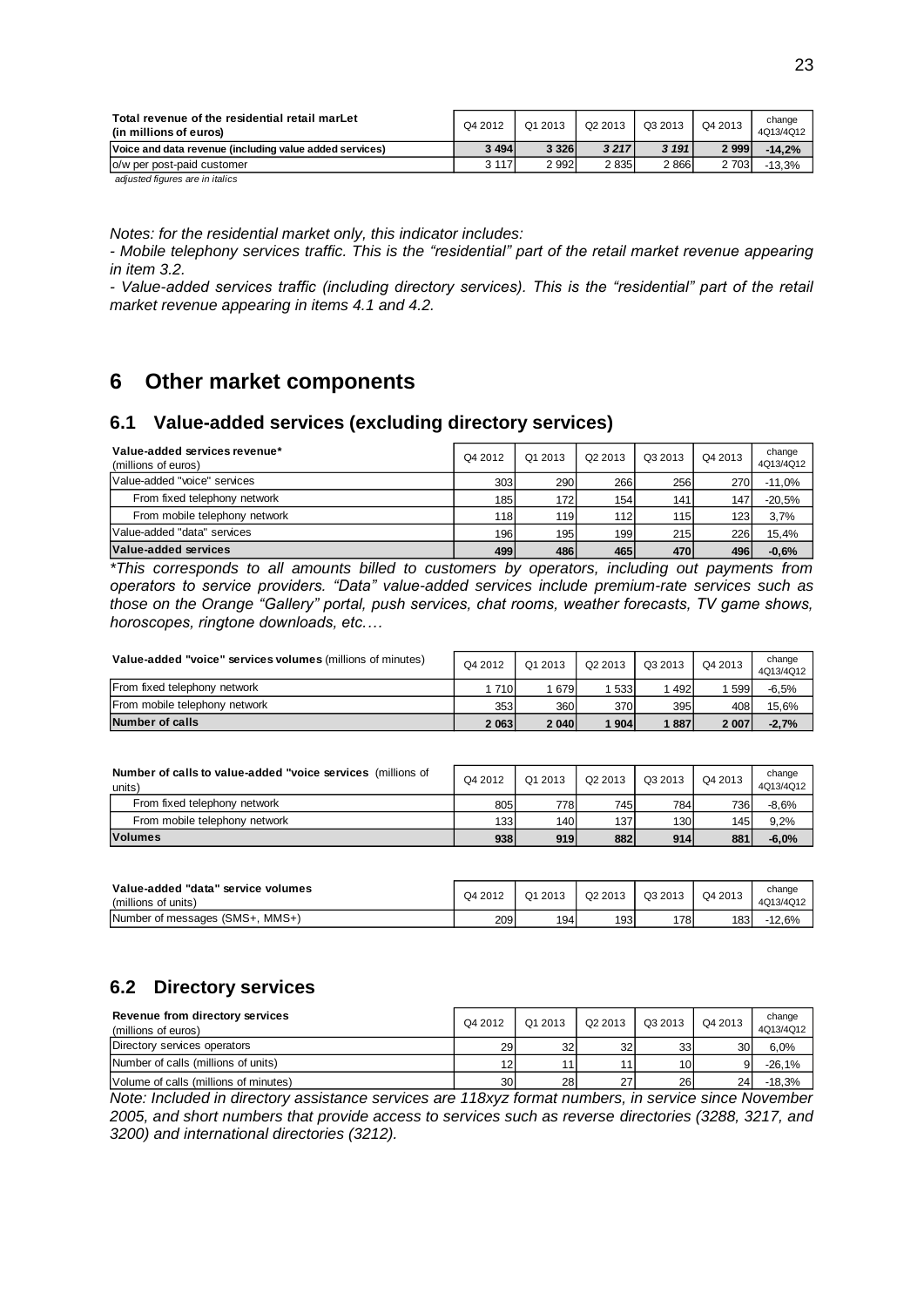# <span id="page-23-0"></span>**6.3 Leased lines and data transport (fixed operators)**

*Note: revenue from leased lines may be accounted for twice since the figures include operator-tooperator sales.*

| Revenue<br>(millions of euros) | Q4 2012 | Q1 2013 | Q2 2013 | Q3 2013 | Q4 2013 | change<br>4Q13/4Q12 |
|--------------------------------|---------|---------|---------|---------|---------|---------------------|
| Leased lines                   | 375     | 379     | 226     | 228     | 221     | n.s                 |
| Data transport                 | 529     | 523     | 524     | 509     | 513     | $-2,9%$             |
| Total                          | 903     | 902     | 750     | 737     | 734     | n.s                 |
| of witch on business marLet    | 631     | 645     | 647     | 626     | 621     | $-1,5%$             |

 *adjusted figures are in italics*

### <span id="page-23-1"></span>**6.4 Hosting and call centre management services**

| Revenue<br>(millions of euros)     | Q4 2012 | Q1 2013 | Q2 2013 | Q3 2013 | Q4 2013        | change<br>4Q13/4Q12 |
|------------------------------------|---------|---------|---------|---------|----------------|---------------------|
| Hosting and call centre management | 66      | 65      | 67      | 74      | $\overline{ }$ | 16.1%               |

 *adjusted figures are in italics*

# <span id="page-23-2"></span>**6.5 Terminals and equipments**

| Revenue from terminals and equipment<br>(millions of euros) | Q4 2012 | Q1 2013 | Q <sub>2</sub> 2013 | Q3 2013 | Q4 2013          | change<br>4Q13/4Q12 |
|-------------------------------------------------------------|---------|---------|---------------------|---------|------------------|---------------------|
| linked to fixed téléphony & Internet services               | 168     | 164     | 150                 | 132     | 136 <sub>1</sub> | -19.1%              |
| linked to mobile services                                   | 587l    | 381     | 339                 | 355     | 618              | 5.4%                |
| Terminals and equipment                                     | 755     | 545     | 490                 | 487     | 754              | $-0.1%$             |

 *adjusted figures are in italics*

<span id="page-23-3"></span>*Note : the revenue excludes commissions paid to distributors.*

# **7 Per customers indicators**

| Average monthly revenue (value added services exclude)<br>(in euros -VAT excluded) | Q4 2012 | Q1 2013 | Q <sub>2</sub> 2013 | Q3 2013 | Q4 2013 | change<br>4Q13/4Q12 |
|------------------------------------------------------------------------------------|---------|---------|---------------------|---------|---------|---------------------|
| Per fixed line: access, communications and Internet                                | 34.7    | 33.9    | 33.5                | 33.5    | 33.4    | $-3.7%$             |
| Mobile telephony user                                                              | 20,6    | 19,1    | 18.4                | 18.1    | 16.9    | $-17.8%$            |

*Note :* 

*The average invoice per fixed line now refers to what customers pay each month for their telephony and Internet services. The revenue included is therefore:*

*- revenue generated by access to subscriptions and additional services;*

*- revenue from calls originating on fixed lines, including IP traffic revenue billed over and above the bundled service flat rate;*

*- narrowband and broadband Internet access revenue.*

*Excluded are:*

*- public payphone and prepaid card revenue;*

*- revenue generated by other services tied to Internet access, e.g. ISPs' online ad revenue and commissions earned on e-commerce sales;*

*- VAS and directory assistance services revenue*

*- The average monthly invoice per mobile customer is calculated by dividing the income from mobile telephony (voice and data revenue, including roaming-out, excluding revenue from incoming calls and MtoM SIM cards) for quarter N by the estimated average number of mobile customers for quarter N, and then by the number of months. This indicator, which does not include interconnection revenue, or those from value-added services, is not the same as the traditional Average Revenue Per User (ARPU) indicator.*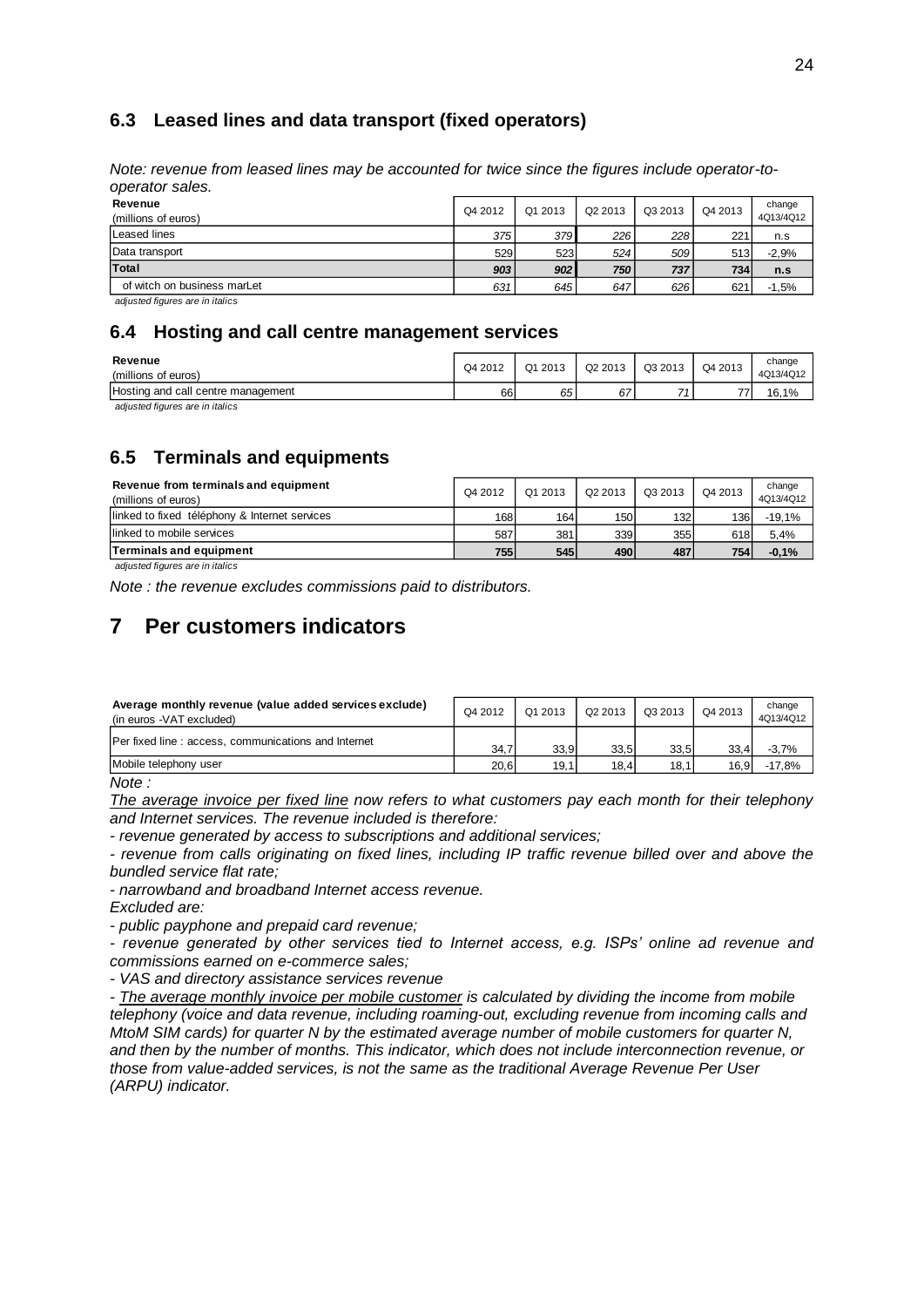

*Note : The average monthly invoice per mobile telephony customer exclude MtoM cards (in revenue and in number of cards).*

| Average monthly outgoing traffic<br>(in hours) | Q4 2012 | Q1 2013          | Q <sub>2</sub> 2013 | Q3 2013 | Q4 2013 | change<br>4Q13/4Q12 |
|------------------------------------------------|---------|------------------|---------------------|---------|---------|---------------------|
| Per fixed lines                                | 4h20    | 4h20             | 3h58                | 3h34    | 3h53    | $-10,3%$            |
| Mobile telephony user                          | 2h48    | 2h <sub>51</sub> | 2h56                | 2h50    | 3h03    | 9,4%                |

*- The average monthly volume of traffic per fixed line is calculated by dividing the volume of traffic (PSTN and IP) for quarter N by the estimated average number of fixed lines in existence for quarter N, and then by the number of months.*

*- The average monthly volume of traffic per mobile operator customer is calculated by dividing the volume of mobile telephony traffic (including roaming-out) for quarter N by the estimated average number of mobile customers for quarter N, and then by the number of months. SIM cards that can be used only for data (MtoM and data only cards) are not included in the calculations.*

#### **Average monthly outgoing voice trafic**

![](_page_24_Figure_6.jpeg)

Q4 08 Q1 09 Q2 09 Q3 09 Q4 09 Q1 10 Q2 10 Q3 10 Q4 10 Q1 11 Q2 11 Q3 11 Q4 11 Q1 12 Q2 12 Q3 12 Q4 12 Q1 13 Q2 13 Q3 13 Q4 13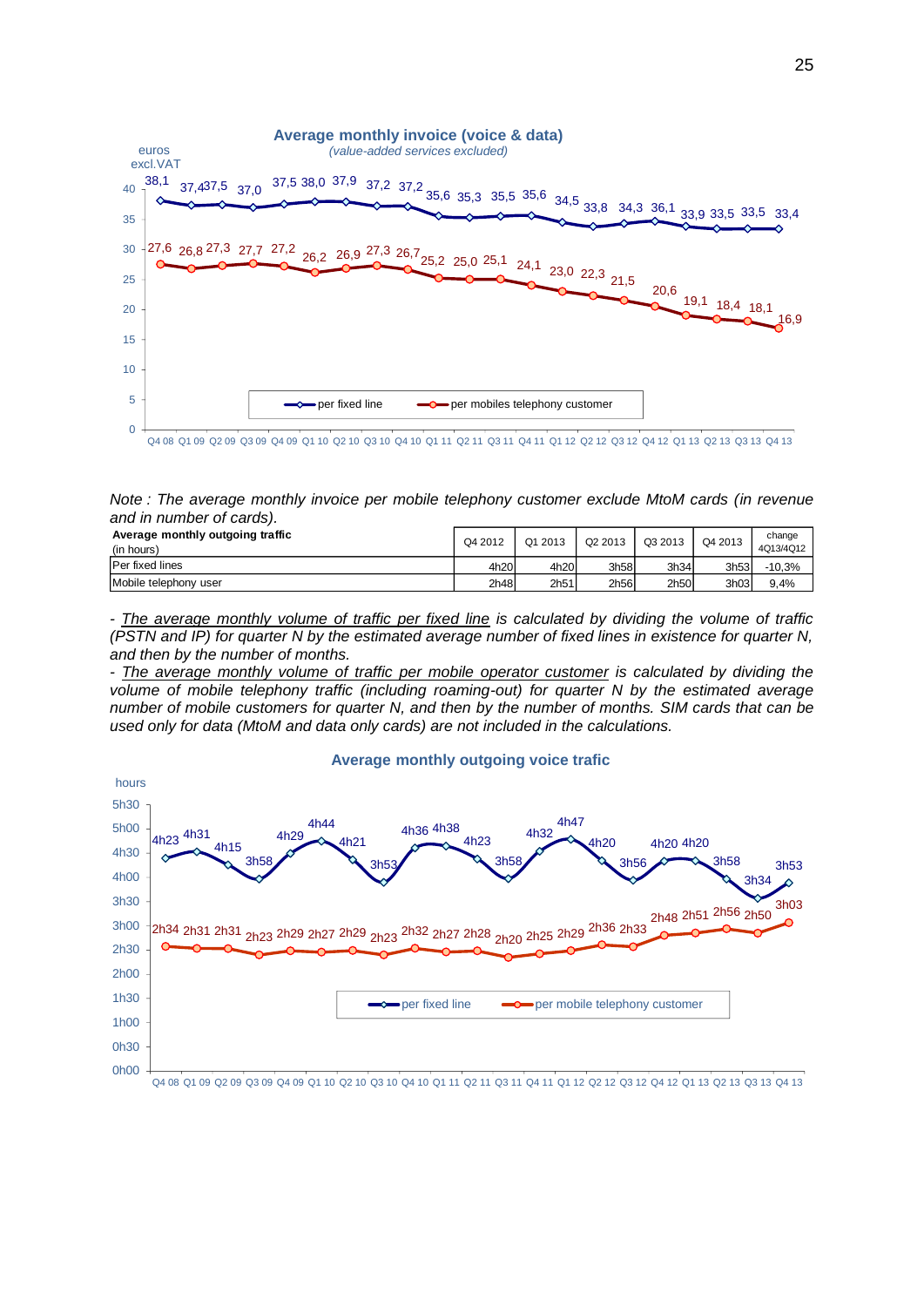| Number of interpersonnal SMS sent per user<br>(units) | Q4 2012 | Q1 2013 | Q2 2013 | Q3 2013 | Q4 2013 | change<br>4Q13/4Q12 |
|-------------------------------------------------------|---------|---------|---------|---------|---------|---------------------|
| Number of SMS sent per user during the quarter        | 253     | 254     | 246     | 229     | 258     | 2,0%                |
| of witch for contract subscribers                     | 357     | 360     | 350     | 325     | 365     | 2.5%                |
| of witch for prepaid cards                            | 70      | 62      | 57      | 53      | 59      | $-15.7%$            |

*Note: The average number of SMS messages per customer is calculated by dividing the number of SMS messages for quarter N by the estimated average number of customers for quarter N, and then by the number of months. MtoM and exclusive data SIM cards are not taken into account. The number of messages does not include surcharged mini-messages (e.g. sent during a TV programme), of which customers send an average of one a month.*

![](_page_25_Figure_2.jpeg)

| Average monthly volume of data consumed on mobile<br>networks<br>(en mega octets) | Q4 2012          | Q1 2013 | Q <sub>2</sub> 2013 | Q3 2013 | Q4 2013 | change<br>4Q13/4Q12 |
|-----------------------------------------------------------------------------------|------------------|---------|---------------------|---------|---------|---------------------|
| per mobile operator customer                                                      | 140              | 157     | 171 <sub>1</sub>    | 195     | 228     | 63,6%               |
| of witch from internet exclusive SIM cards                                        | 325              | 322     | 306                 | 339     | 362     | 11.2%               |
| of witch from other SIM cards                                                     | 130 <sub>1</sub> | 148     | 163                 | 187     | 221     | 70,1%               |

![](_page_25_Figure_4.jpeg)

![](_page_25_Figure_5.jpeg)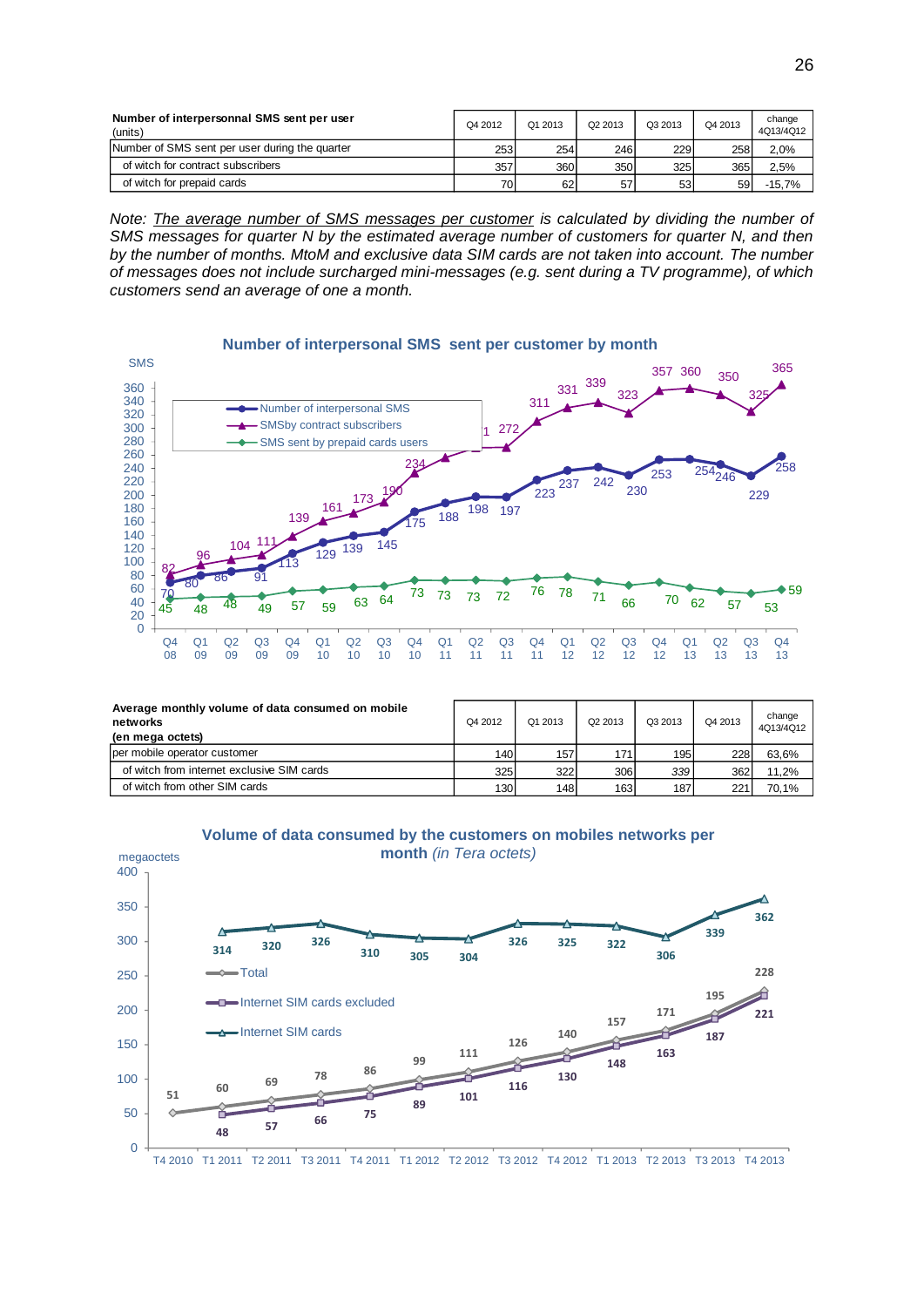| Average monthly revenue per customer<br>(in euros -VAT excluded) | Q4 2012 | Q1 2013 | Q <sub>2</sub> 2013 | Q3 2013 | Q4 2013 | change<br>4Q13/4Q12 |
|------------------------------------------------------------------|---------|---------|---------------------|---------|---------|---------------------|
| Fixed PSTN/ISDN telephony user                                   | 23.3    | 23.0    | 23.0                | 23.2    | 23.0    | $-1,2%$             |
| Dial-up Internet user                                            | 6,1     | 6,2     | 6,6                 | 6,6     |         | $-5,5%$             |
| Internet & telephony over broadband                              | 34.7    | 33,7    | 33.3                | 33.2    | 33      | $-2,8%$             |
| adjusted figures are in italics                                  |         |         |                     |         |         |                     |

Note:

*- The average monthly bill for a PSTN line is calculated by dividing the revenue earned on a PSTN based fixed line subscription and calls (i.e. excluding IP CALLS) for Quarter Q by the estimated average customer base for Quarter Q, then dividing the result by three.*

*- The average bill for a narrowband subscription is calculated by dividing the revenue earned on narrowband subscription in year N by the estimated customer base for Quarter Q, then dividing the result by 3.*

*- The average monthly bill for a broadband or ultra-fast broadband access (name Internet and telephony over broadband) is calculated by dividing the revenue earned on calls made over IP on a fixed line (billed over and above a service bundle flat rate) and the revenue earned on broadband subscription for Quarter Q by the estimated average customer base for Quarter Q, then dividing the result by 3.*

![](_page_26_Figure_6.jpeg)

| Average monthly traffic per customer<br>(in hours) | Q4 2012          | Q1 2013 | Q <sub>2</sub> 2013 | Q3 2013 | Q4 2013 | change<br>4Q13/4Q12 |
|----------------------------------------------------|------------------|---------|---------------------|---------|---------|---------------------|
| Fixed PSTN/ISDN telephony user                     | 2h <sub>27</sub> | 2h34    | 2h22                | 2h14    | 2h26    | $-1,1%$             |
| Fixed IP telephony user                            | 5h06             | 5h01    | 4h34                | 4h02    | 4h26    | $-13.1%$            |
| From dial-up Internet                              | 5h18             | 5h07    | 5h04                | 4h43    | 4h26    | $-16,3%$            |
| adjusted figures are in italics                    |                  |         |                     |         |         |                     |

*- Average monthly volume per fixed line is calculated by dividing the traffic volume (PSTN and IP) for Quarter Q by the estimated average customer base for Quarter Q, then dividing the result by 3. - Average monthly volume per narrowband subscription is calculated by dividing narrowband volume for Quarter Q by the estimated narrowband customer base for Quarter Q, then dividing the result by 3.*